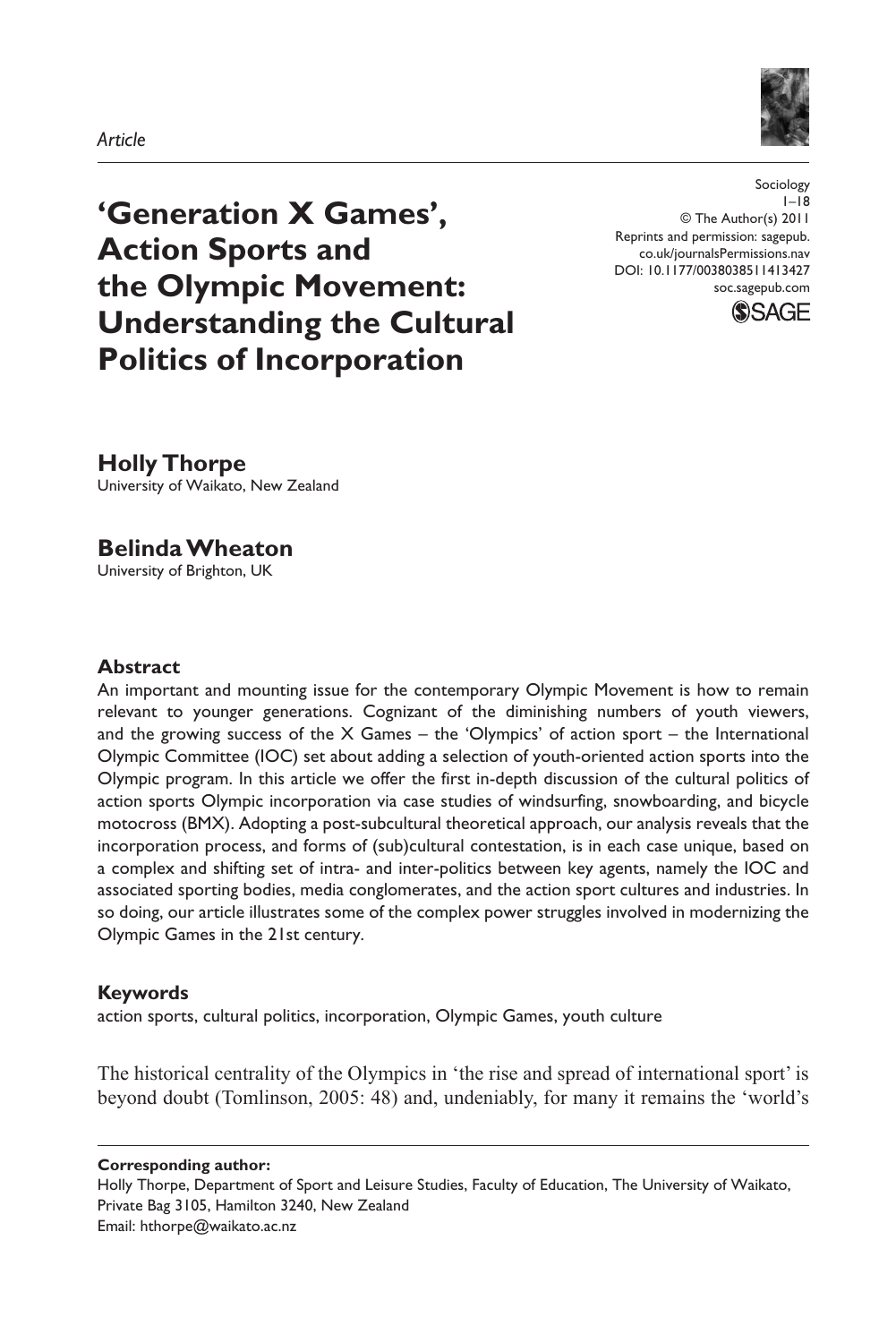greatest sporting spectacle' (Payne, 2005: para. 2). Yet, claims about its impact on the wider sportscape, and what Kellner (1995) calls the 'global popular', may well be overstated, particularly for younger audiences. The 2000 Summer Olympics in Sydney, for example, saw a 50 per cent reduction in 18 to 34-year-old male viewers (Simpson, 2002). Thus, in this article we address one of the 'crises' (Bale and Christensen, 2004) facing the Olympic Movement in the early 21st century; that is, how to remain relevant for contemporary youth.

Explanations for the waning youth audience include the ever-growing range of options for non-sport-related leisure participation and consumption (Bairner, 2009), and the growing popularity of other mega-sports events (e.g. Football World Cup, the Asian Games, the X Games; see Cashman, 2004). Patterns in contemporary youth's sport participation are also noteworthy, with recent reports suggesting that western youth's interest in many traditional, institutionalized sports, which constitute the core of the Olympic program, is waning (Active Marketing Group, 2007). Conversely, non-institutionalized informal sport activities generally, and action sports specifically (c.f. Booth and Thorpe, 2007; Wheaton, 2010), are gaining popularity in many western and some eastern (e.g. China, Japan, South Korea) countries (Thorpe, 2008).

Cognizant of the diminishing numbers of young Olympic viewers, the International Olympic Committee (IOC) is making various efforts to appeal to younger audiences; such as launching the inaugural Youth Olympic Games (Singapore 2010), and incorporating a range of youth-driven action sports into the Olympic program (i.e. windsurfing [1984], mountain biking [1996], snowboarding [1998], BMX [2000]). However, the marriage between 'alternative' action sports and the Olympics has not been straightforward. Reflecting action sports' counter-cultural heritage,<sup>1</sup> many participants continue to view these activities as alternative *lifestyles* rather than as *sports* (Wheaton, 2004), and celebrate value systems that are often incompatible with the disciplinary, hierarchical, nationalistic Olympic regime (see Thorpe and Wheaton, in press). For example, in response to newspaper headlines proclaiming that 'skateboarding could make its Olympic debut at the 2012 London Games' as a wheel-based activity under the cycling discipline (Peck and agencies, 2007), thousands of skateboarders from across the world responded by signing an online petition addressed to the IOC president entitled 'No Skateboarding in the Olympics'. The petition underscored that 'Skateboarding is not a sport' and 'we do not want skateboarding exploited and transformed to fit into the Olympic program' (The Petition, 2010: para. 1). However, research examining the cultural politics surrounding the incorporation of action sports into the Olympic program, or the success of these strategies for attracting the highly lucrative (North American-focused) youth consumer market, has been extremely limited.

Here we offer the first exploration of the incorporation of action sports into the Olympic program. Drawing on media reports, personal interviews, and our long-standing and ongoing involvement in action sports as participants, journalists, and researchers, we describe the inclusion of action sports into the Olympic program as a highly complex and contested process interwoven with various context-specific social, cultural, political, and economic factors. Building on post-subcultural studies research in youth, music, and style cultures (e.g. Muggleton and Weinzierl, 2003), and particularly action sports literature (e.g. Edwards and Corte, 2010; Rinehart, 2008; Thorpe, 2006; Wheaton, 2004,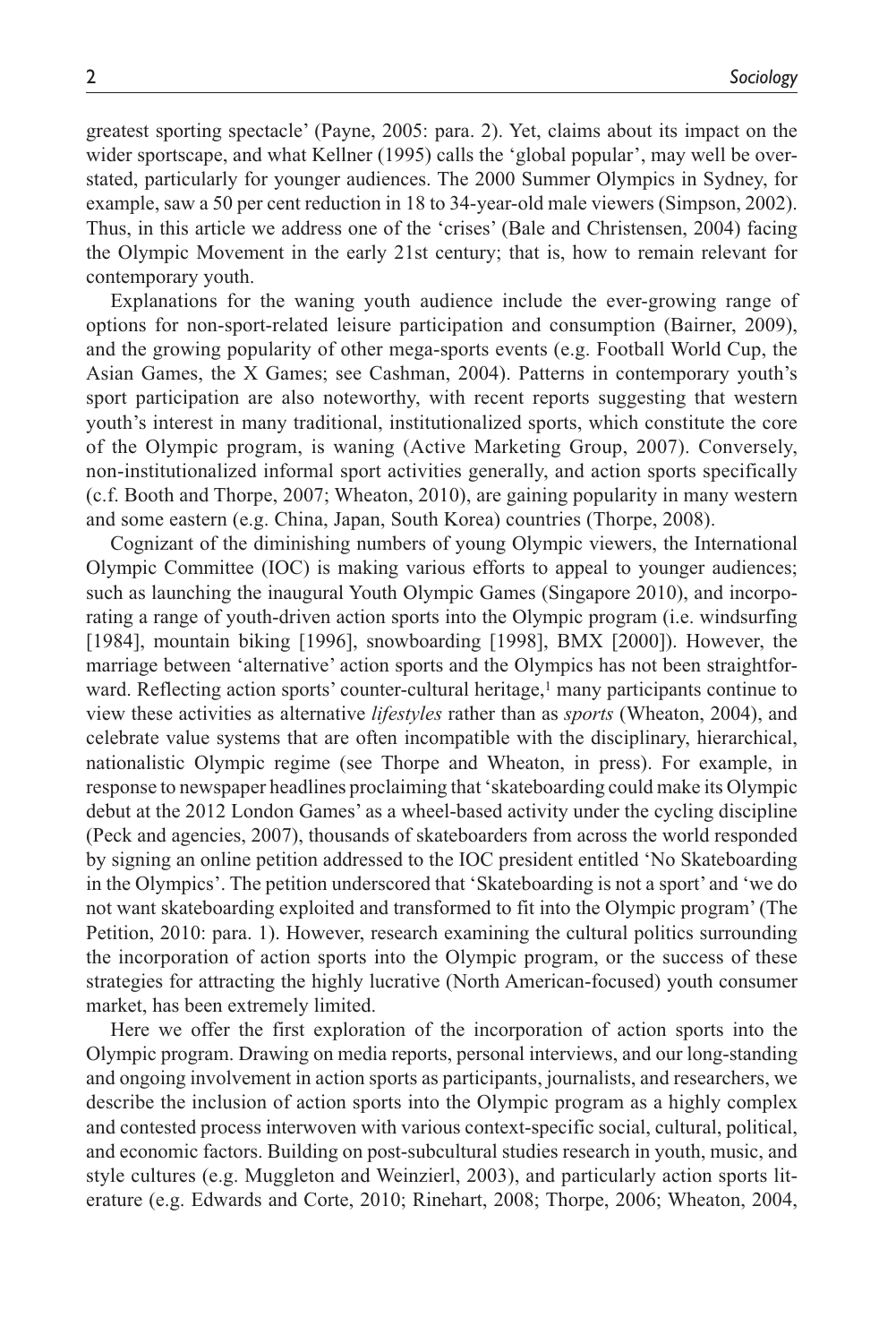2007; Wheaton and Beal, 2003), we explain how the market-driven search for younger viewers has led to complex power struggles between key agents – the IOC and associated sporting bodies, media conglomerates (e.g. NBC), and the action sport cultures and industries. To help reveal some of the nuanced micro- and macro-political relationships between these agents, we explore the inclusion of three action sports – windsurfing, snowboarding, and BMX. We argue that to understand the complexities of the cultural politics involved in the incorporation of action sports, attention must be paid to the particularities within each specific historical conjuncture. Before presenting our case studies, we briefly describe what action sports cultures are, illustrating their increasing popularity for youth, and outlining the influence of ESPN's X Games in their global diffusion. We then outline our theoretical framework for exploring the incorporation process.

# **Olympic Movement Seeks 'Generation X Games'**

The term 'action sports', and other related categorizations including extreme, lifestyle, and alternative sports, refers to a wide range of mostly individualized activities such as surfing, skateboarding, and free-running, which share a common ethos distinct from that of many traditional institutionalized sports (Wheaton, 2004). Many action sports gained popularity during the new leisure trends of the 1960s and 1970s, which saw many middle-class participants embodying 'counter-cultural philosophies', rejecting the 'overly rationalised, technologised, and bureaucratised' world of traditional sport, and embracing free, fun, cooperative, and individualistic activities (Donnelly, 1988: 74; also see Humphreys, 1997). While each action sport has its own specificity, history, identity, and development patterns, many also shared characteristics, including anti-establishment, individualistic and/or do-it-yourself philosophies and subcultural styles; core members saw their culture as 'different' to the traditional rule-bound, competitive, regulated western traditional institutionalized sport cultures (Wheaton, 2004).

Over the past five decades, many action sports have experienced unprecedented growth both in participation and in their increased visibility across public space. In 2003, for example, five of the top 10 most popular sports in the United States were action sports, including inline skating, skateboarding, and snowboarding (ESPN Event Media, n.d.). Recent estimates suggest more than 22 million Americans participate annually in action sports, particularly skateboarding, surfing, snowboarding, and BMX riding, with many of these participants engaging in an array of action sports, and practising on a regular basis (Active Marketing Group, 2007). While young, white, middle- and upperclass, heterosexual males often constitute a dominant force at the core of many action sport cultures, demographics are shifting, particularly on the margins of the sports, with increasing participation across different social classes and age groups, as well as females and minority groups (Thorpe, 2011; Wheaton, 2010). With increasing popularity, however, many action sports have become highly fragmented, with enthusiasts engaging in various styles of participation, often underpinned by philosophical differences. Within the current post-Fordist capitalist system, this fragmentation supports new niche markets essential for the continued economic growth of the industry, and is facilitated by action sport-related companies and media who employ an array of creative production,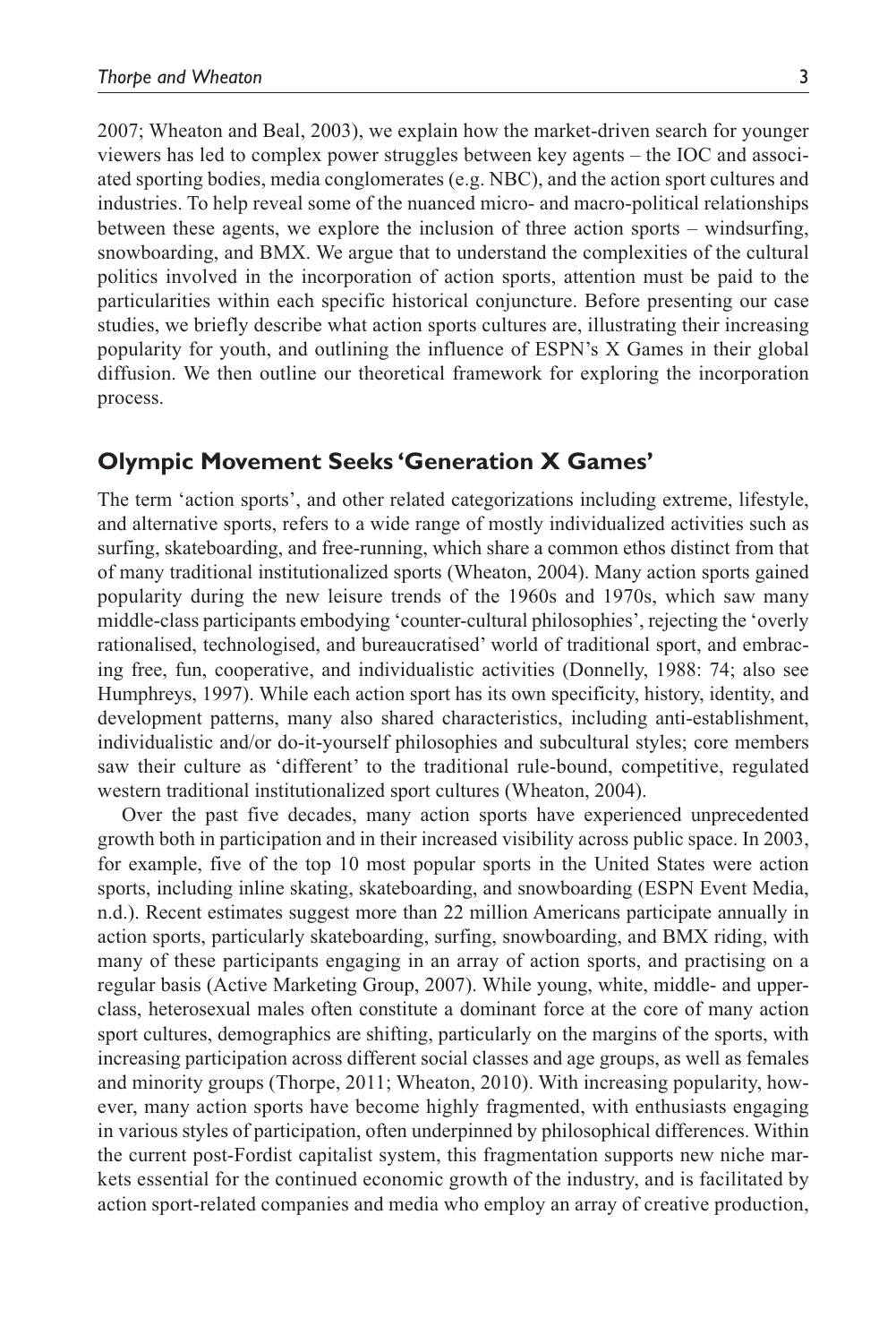marketing, and design strategies to target market segments and accelerate turnover of fashions and styles (Humphreys, 1997; Wheaton and Beal, 2003). Central for our discussion here, however, is that cultural fragmentation has led to ideological differences among participants, and some tensions and debate in relation to processes of commercialization and incorporation.

The X Games – the self-defined 'worldwide leader' in action sports – is at the centre of many debates surrounding the virtues and vices of the commercialization process (Rinehart, 2008: 175). The brainchild of the cable television network ESPN (Entertainment and Sports Programming Network, owned by ABC, itself a division of the Walt Disney Group), and backed by a range of transnational corporate sponsors, the X Games has played a significant role in the global diffusion and expansion of the action sport industry and culture (Rinehart, 2000). In 1995, the inaugural Summer X Games held in Rhode Island (USA) featured 27 events in nine categories ranging from bungee jumping to skateboarding.2 Following the success of the summer events, ESPN staged the first winter X Games in California in 1997, drawing 38,000 spectators and televised in 198 countries and territories in 21 different languages (Pedersen and Kelly, 2000). While the emergence of the X Games prompted vociferous debate among grass-roots practitioners who contested ESPN's co-option of their lifestyle into television-tailored 'sports' (Rinehart, 2008), many contemporary athletes now recognize mass-mediated events such as the X Games as endemic to action sport in the 21st century, and are embracing the new opportunities for increased media exposure, sponsorship, and celebrity offered by the X Games (Beal and Wilson, 2004). The X Games have become the ultimate forum for setting records and performing ever more technical and creative manoeuvres for international audiences. Blurring the boundaries between music festival and sporting event (Rinehart, 2008), the X Games have been hugely successful in capturing the imagination of the lucrative youth market.<sup>3</sup> Indeed, globally, 63 million people watched the 2002 X Games; in contrast to the aging Olympic viewership, the medium age of these viewers was 20 years (ESPN Event Media, n.d.).

The growing success of the X Games and the diminishing numbers of young Olympic viewers prompted the IOC to pursue the incorporation of a range of youth-oriented sports into both the summer  $(i.e.,$  windsurfing, mountain biking, bicycle motocross) and winter (i.e. snowboarding, skier cross) programs (Bialik, 2002). To further appeal to younger viewers, the IOC and some affiliated media conglomerates also began to draw heavily on the representational styles developed by the X Games. For example, the NBC made a strategic effort to reframe the 2002 Winter Olympics as 'Fear Factor on snow and ice' emphasizing 'speed, risk and edginess' (Dick Ebersol, NBC Sports president, cited in Simpson, 2002: para. 12). More recently, action sport events at the 2010 Winter Olympics included live graffiti art displays, break-dancers performing in the stands, and DJs and bands during breaks in competition (field-notes, February 2010). Commentators attributed the success of the Vancouver Olympics to the 'jazzed-up formats' of some events (e.g. half-pipe and snowboard- and ski-cross) which, drawing on the 'the razzmatazz and street credibility of the X Games', transformed the 'sometimes stuffy Olympic arena' into a 'party atmosphere' (Booth, 2010: paras 3 and 11). These X Games-inspired innovations appear to have been successful, with audience figures for the 2010 Winter Olympics claiming a 48 per cent increase among 18 to 24-year-old viewers (Bauder,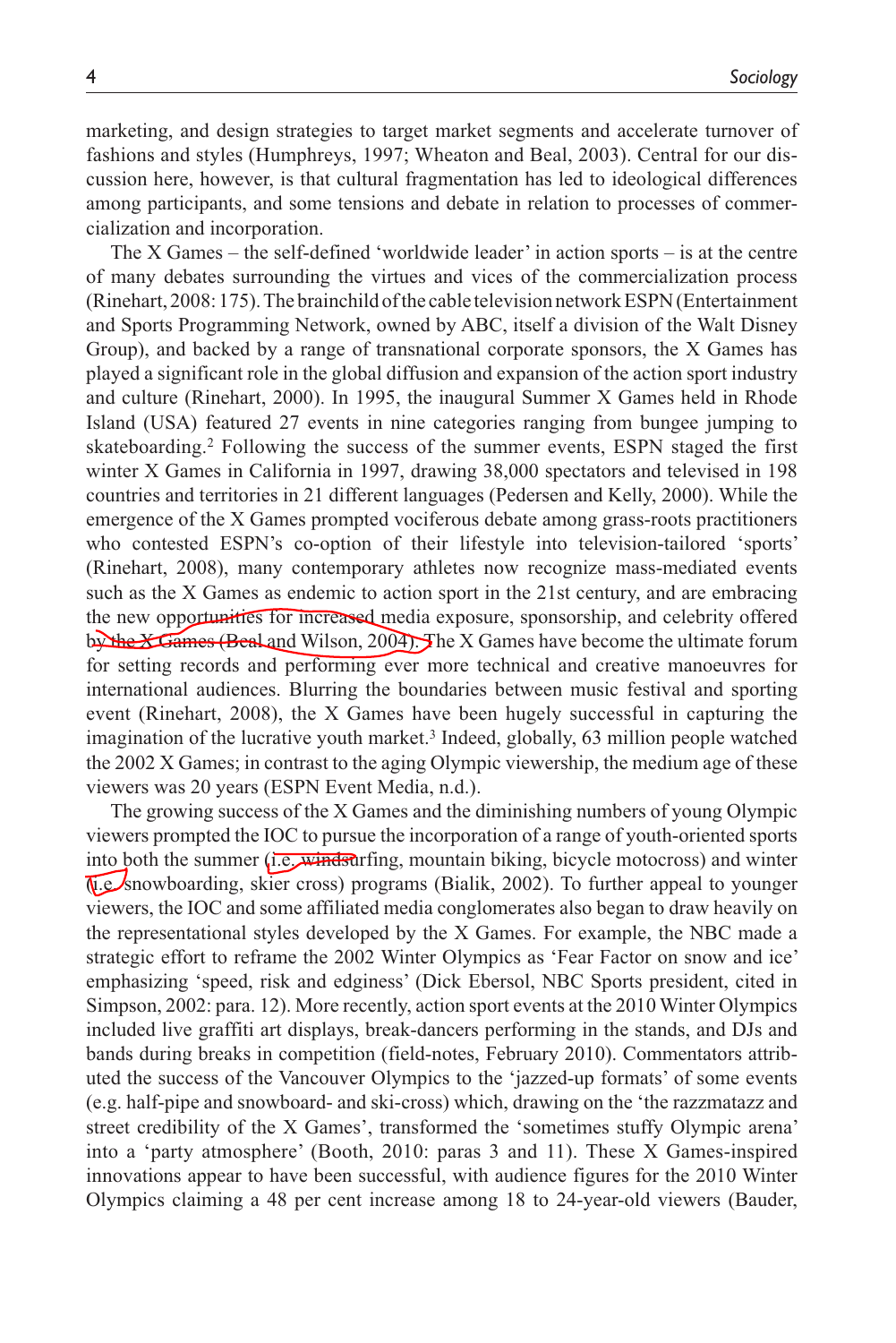2010). NBC coverage of the men's snowboard half-pipe final drew approximately 30 million viewers in the USA alone (Dillman, 2010). Recognizing the success of the strategies employed during the Vancouver Olympic Games, a spokeswoman for the London Olympic Games explained: 'the popularity of the ski and snow cross in Vancouver confirms that the way sports are staged can help capture the public imagination' (cited in Booth, 2010: para. 8). Continuing, she adds 'we are drawing up detailed marketing and sport presentation plans for 2012 for each sport to ensure that they engage and inspire … [and] connect young people to sport' (cited in Booth, 2010: para. 8).

While the inclusion of action sports is certainly helping to modernize the Olympic Movement, as our case studies illustrate, the process of incorporation is complicated by an array of political, cultural, environmental, and ideological factors. Before exploring these processes, we briefly outline our theoretical framework for examining the Olympic incorporation of these sporting cultures.

# **Understanding the Politics of Incorporation: A Post-subcultural Studies Approach**

Since the late 1990s, subcultural scholarship in the context of youth and style has undergone substantial revision, largely in response to criticisms of previous research (inspired) by the Birmingham Centre for Contemporary Cultural Studies (CCCS) tradition of subcultural research (e.g. Bennett and Kahn-Harris, 2004; Muggleton and Weinzierl, 2003). While a review of this body of work, often referred to as post-CCCS theorizing, is beyond the scope of this article, $\alpha$  central to our concerns here is the recognition that the CCCS's concept of resistance (as a struggle with dominant hegemonic culture) was often romanticized and misused, such that youthful leisure was overpoliticized and 'the subtle relations of power play within it' were largely ignored (Thornton, 1996: 7). Additionally, the role of media and commerce in youths' cultural formations was not given systematic attention, nor an explanation provided for what occurs after the subculture becomes public or 'mainstream'. Similarly, much of the early research on the institutionalization and commercialization of action sports also tended to focus on the negative effects of these processes, seeing incorporation as a process that undermined the 'authentic' oppositional or resistant character of the 'alternative' sports (Wheaton and Beal, 2003), and typically conceptualizing commercialization as 'a top-down process of corporate exploitation and commodification' (Edwards and Corte, 2010: 1137). As Giulianotti suggests, the CCCS approach is insufficient for 'explaining "resistant" subcultures that actively *embrace* commodification, to function as niche businesses within the sport industry' (2005: 56; also see Wheaton, 2007). In contrast, post-subcultural theorizing seeks to understand and explain the complex, shifting, and nuanced politics and power relations involved in the commercialization of youth cultures before, during, and after the group becomes incorporated into the mainstream. In the remainder of this article we draw on this approach to examine the intraand inter-cultural politics involved in the processes of incorporating windsurfing, snowboarding, and BMX, respectively.<sup>5</sup> Here, intra-cultural politics refers to the dynamics between individuals and groups within each action sport culture, whereas inter-cultural politics relates to the power relations *between* social groups and agencies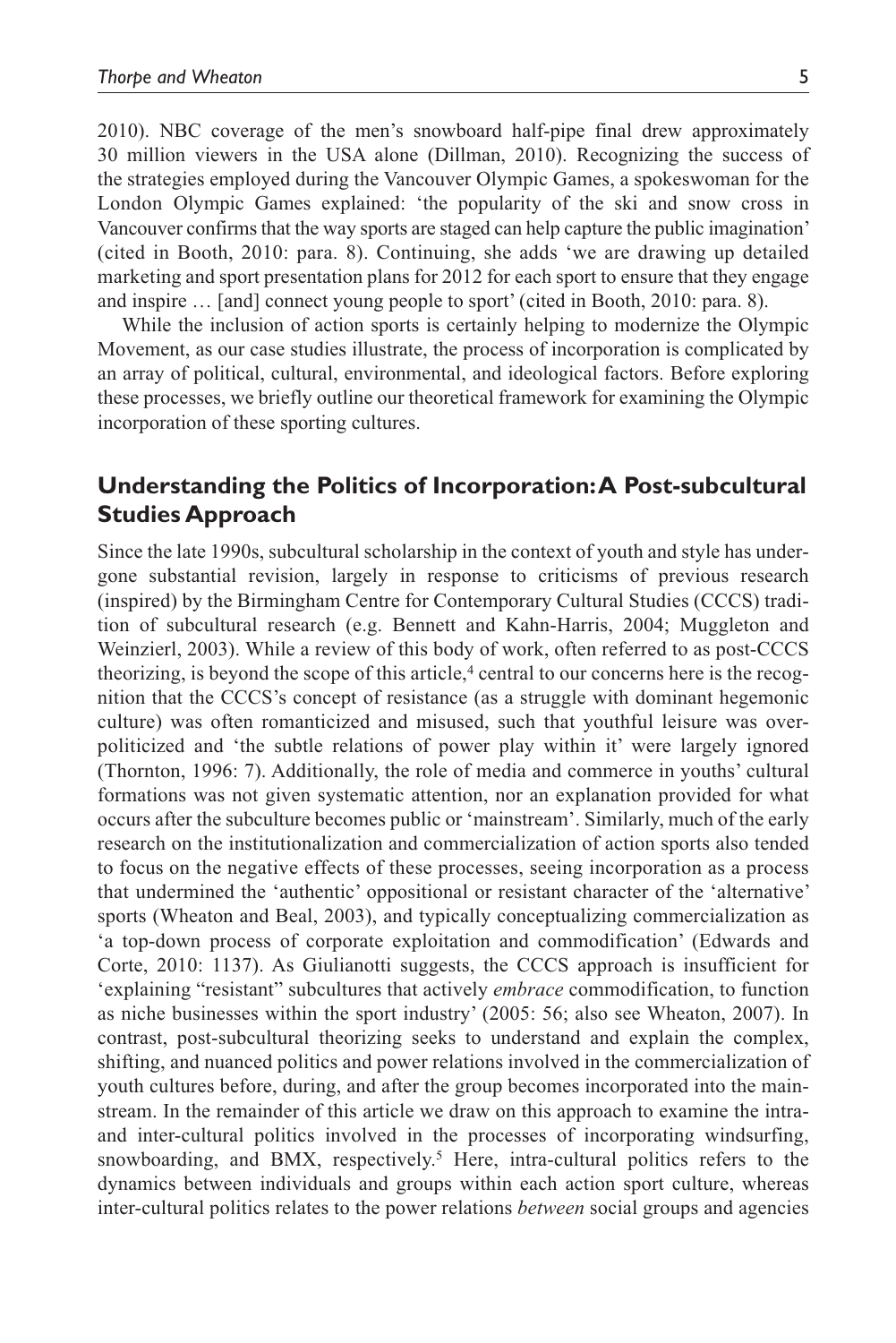such as the IOC, sporting organizations, media conglomerates (like NBC), and the action sport cultures and industries. Drawing on post-CCCS methodological approaches (see Muggleton, 2005), our work is grounded in ethnographic methods (including interviews, participant observation, documentary analysis; see Thorpe, 2011; Wheaton, 2007), as well as critical analysis of the trends in participation, representation, and consumption across the broader action sport culture at various stages during the processes of incorporation.

### *An Olympic First: Windsurfing Enters the 1984 Summer Games*

Originating during the mid-1960s, boardsailing, or windsurfing as it has become known, is a hybrid sport drawing on technologies and styles adapted from boat-sailing and surfing. By the 1980s windsurfing was recognized as Europe's fastest growing sport (Turner, 1983), and was thus appealing for the IOC. Windsurfing was fast-tracked in the 1984 Summer Games in Los Angeles as a new Olympic 'boat' in the yachting regatta; a women's division was introduced in 1992. Many members of the yachting fraternity, however, did not welcome these new additions to its program. According to three-time Olympic windsurf medallist, Barbara Kendall, the old guard of yachting saw it as 'too radical' and 'didn't understand or want anything to do with us' (interview, March 2010). Few attempts were made to accommodate the unique cultural values or ideologies, or physical requirements, of windsurfers. At this particular historical juncture – long before extreme sports captured the imagination of mainstream audiences – windsurfers entering the Games were largely unaware of their (potential) commodity value for the Olympic Movement, and as such struggled to negotiate space and exercise their agency within the Olympic model.

Ultimately, windsurfing did not have a profound impact on the Olympic Games. First, the format for Olympic windsurfing is course-racing rather than the more popular, spectacular, and media-friendly activities of wave sailing and freestyle preferred by many participants and contemporary professional windsurfing competitors. In contrast, course-racing is not a good spectator sport, and does not make good television. Racing is conducted offshore making both live spectatorship and filming difficult. Indeed, even for those who understand the tactics, it can be hard to identify who is winning. Second, strict rules regarding the technological developments and equipment which can be used in competition (e.g. all crafts for Olympic yachting fleets must be identical) made the Olympic windsurfing events seem archaic in comparison to most forms of participation. While the equipment has changed several times since the sports Olympic debut, in comparison to professional windsurfing and the windsurfing industry more widely, Olympic changes have been painfully slow. As Kendall explained, 'the rules and regulations' imposed on the Olympic class 'disabled the performance of the board', such that it was unpopular with racers and recreational windsurfers alike (interview, March 2010).

In contrast to Olympic windsurfing events, the most popular and highly valued forms of windsurfing (e.g. wave sailing, freestyle) focus on the more aesthetic, creative, and spectacular aspects of the sport. Paradoxically then, the development of Olympic windsurfing did not represent a threat to the sport or its subcultural ethos. Rather, the Olympic windsurfers were marginalized within the broader windsurfing culture, and subsumed within the sport of sailing, perceived to be old fashioned, traditional, and elitist. Despite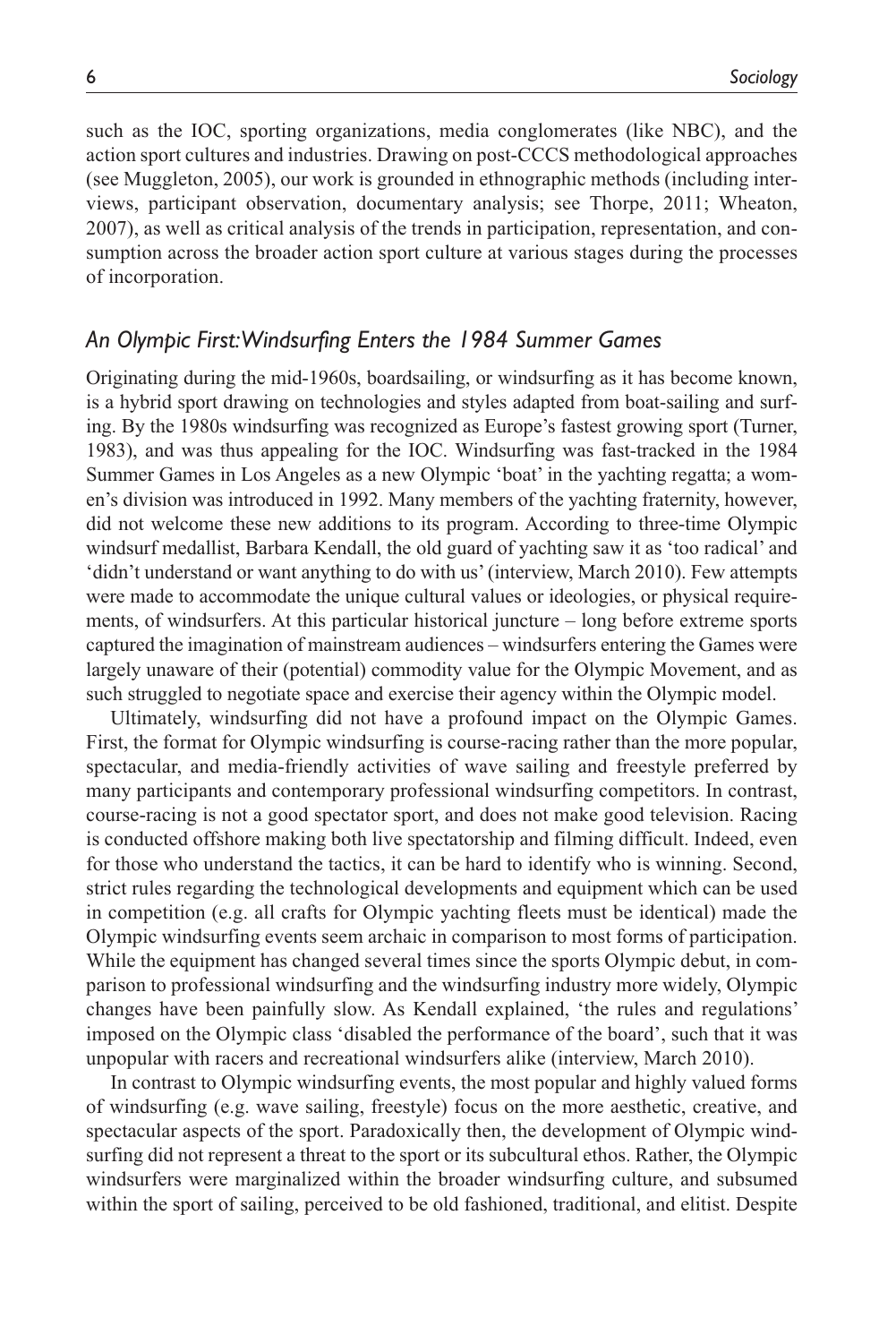attempts by both Olympic windsurfers and members of the industry to modernize the equipment, and make the sport more exciting and attractive for competitors from the Professional Windsurfing Association (PWA) tour (many of whom are the sport's main celebrities and ambassadors), Olympic windsurfing did not gain the support of either core windsurfers or mainstream viewers. Olympic windsurfing did, however, gradually gain support within the yachting governing bodies and the IOC, based on its credentials as the most democratic, youthful, exciting, and athletic form of sailing (International Windsurfing Association, 2003).

Action sport cultures are dynamic and in a constant state of flux; to remain relevant to participants and younger viewers, sporting organizations and media agencies must remain flexible to accommodate quickly changing styles and technologies. When windsurfing was incorporated into the Games in the 1980s it was characterized as a youthful and 'extreme' sport, but, by the early 21st century, Olympic-style windsurfing was a lack-lustre, marginalized form, attracting little interest from either the windsurfing culture or mainstream media. Thus, in an effort to revamp Olympic sailing, the organizing committee for the Brazil Olympics are considering including kite-surfing in the 2016 sailing regatta (Sail-World, 2009). Kite-surfing is a newer, high-adrenalin sport that is more affordable and accessible than windsurfing, and is rapidly gaining popularity, particularly among a younger demographic. According to Michael Gebhardt, US Olympic windsurfing medallist and member of the International Kiteboarding Association [IKA] Olympic Commission, kite-surfing has the 'potential to be a better spectator sport than other sailing events'; 'it perfectly suits the IOC strategy; it is the best performing of all sailing classes, offers equal opportunities for any kind of athlete, and is affordable and transportable [and] media attractive' (Sail-World, 2009: para. 5). Kendall, the (former) Oceanic IOC windsurfing representative, also welcomes this initiative, recognizing that participation has been declining since windsurfing's consumer peak (in the late 1980s/ early 1990s), with some enthusiasts 'diversifying' into kite-surfing; 'I totally agree with keeping up with what the world is doing … and that's what they have got to do to keep the Olympics … relevant for young people' (interview, March 2010).

Contemporary windsurfing and kite-surfing cultures encompass a range of subgroups, each embodying different values and styles of participation, and different views in relation to the inclusion of their sports to the Olympic Games. Yet, reflecting trends observed in other contemporary 'post subcultural' youth and sport culture research (Beal and Wilson, 2004; Rinehart, 2008), many participants do not see the inclusion of their sports in the Olympic Games as a form of 'selling-out', but rather as offering further opportunities for participation and consumption within an already highly fragmented culture and industry. Nonetheless, most committed participants are aware that the Olympic Games are not the milieu where the most progressive manoeuvres, innovative technologies, and latest styles develop, and thus prefer alternative forums for performing, producing, and consuming their sport.

After the inclusion of windsurfing, the IOC continued to look elsewhere for other action sports that would appeal to younger audiences and new niche markets; mountain biking and canoe slalom (white-water kayaking) events were both added to the Summer Olympic program in 1996. However, it has been the inclusion of action sports in the Winter Olympics, particularly snowboarding, that has been most successful in attracting younger audiences.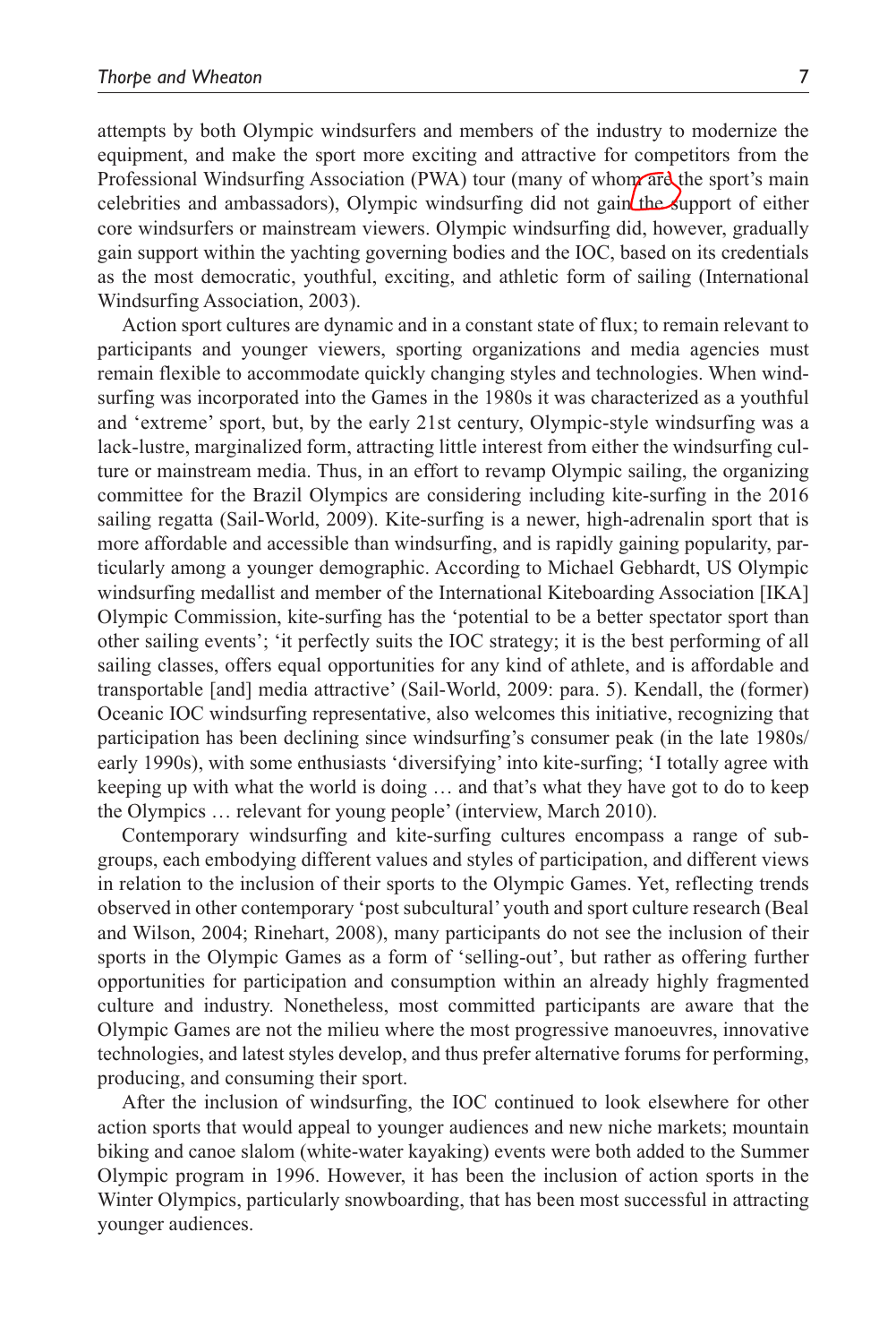# *Nagano and Beyond: Snowboarding and the Winter Olympics*

Snowboarding, as we understand the activity today, emerged in the late 1960s and 1970s in North America. In contrast to skiing, which was an expensive and bourgeois sport framed by a strong set of rules of conduct, the early snowboarders 'embodied freedom, hedonism and irresponsibility' (Humphreys, 1997: 9). Terje Haakonsen, a snowboarder of legendary status, best captured the counter-cultural ideology among early boarders when he described snowboarding as about making 'fresh tracks and carving powder and being yourself' rather than 'nationalism and politics and big money' (cited in Lidz, 1997: 114). During the mid-1990s, however, television and corporate sponsors identified the potential in snowboarding as a way to tap into the highly elusive young-male market. Mainstream companies quickly began appropriating the alternative, hedonistic, and youthful image of the snowboarder to sell products ranging from chewing gum to vehicles (Humphreys, 2003; Thorpe, 2006). Transnational events such as the X Games and Gravity Games also exposed snowboarding to new audiences, such that the activity attracted an influx of participants from around the world, and became America's fastest growing sport (Natives, 2002). During this period, the snowboarding market flourished, rapidly developing from a medley of backyard businesses to a global industry worth US\$750 million (Lane, 1995).

Recognizing the rapid growth of the sport, and the huge success of snowboarding in the X Games, the IOC decided to include snowboarding in the 1998 Winter Olympic program as a discipline of skiing and under the governance of the International Ski Federation (FIS). The IOC's decision to include snowboarding under the FIS rather than the International Snowboard Federation (ISF) infuriated many snowboarders (Humphreys, 2003). Haakonsen, the world's best half-pipe rider at the time, was particularly vocal in his criticism of the IOC's lack of understanding of snowboarding's history and consideration of snowboarders' needs. Protesting against snowboarders being turned into 'uniform-wearing, flag-bearing, walking logo[s]', Haakonsen refused to participate in the Games (Mellgren, 1998: para. 8). Other snowboarders expressed similar sentiments: 'Snowboarding is great because it's so different from other sports. Now it will get too serious, training, competing, working out in gyms … snowboarding isn't like that' (Cara Beth Burnside, cited in Howe, 1998: 151). Some boarders embraced these changes, and proclaimed to be 'looking forward to the Olympics as the ultimate forum that would legitimize the sport', but many others 'didn't give a damn about the Olympics because it reeked of skiing – a stuffy by-the-books sport with an attitude that was the kiss of death for snowboarding's irreverent spirit' (Richards, 2003: 135).

Incorporation continued regardless of conflicting philosophies and boarders' contrasting viewpoints. But, when snowboarding finally debuted at the 1998 Winter Olympic Games, it was treated as a 'side show' event and athletes were largely perceived as 'intruders'. As one reporter explained, '[snowboarders] are the official curiosity of the Nagano Winter Games. They're totally new to the Olympics. They look different, they sound different, they are different' (Wilbon, 1998: A01). Snowboarding was further shrouded in controversy when Ross Rebagliati, the first Olympic snowboarding gold medallist, tested positive for marijuana, grabbing headlines around the world (Humphreys, 2003). While the scandal was the source of much humour, it also reconfirmed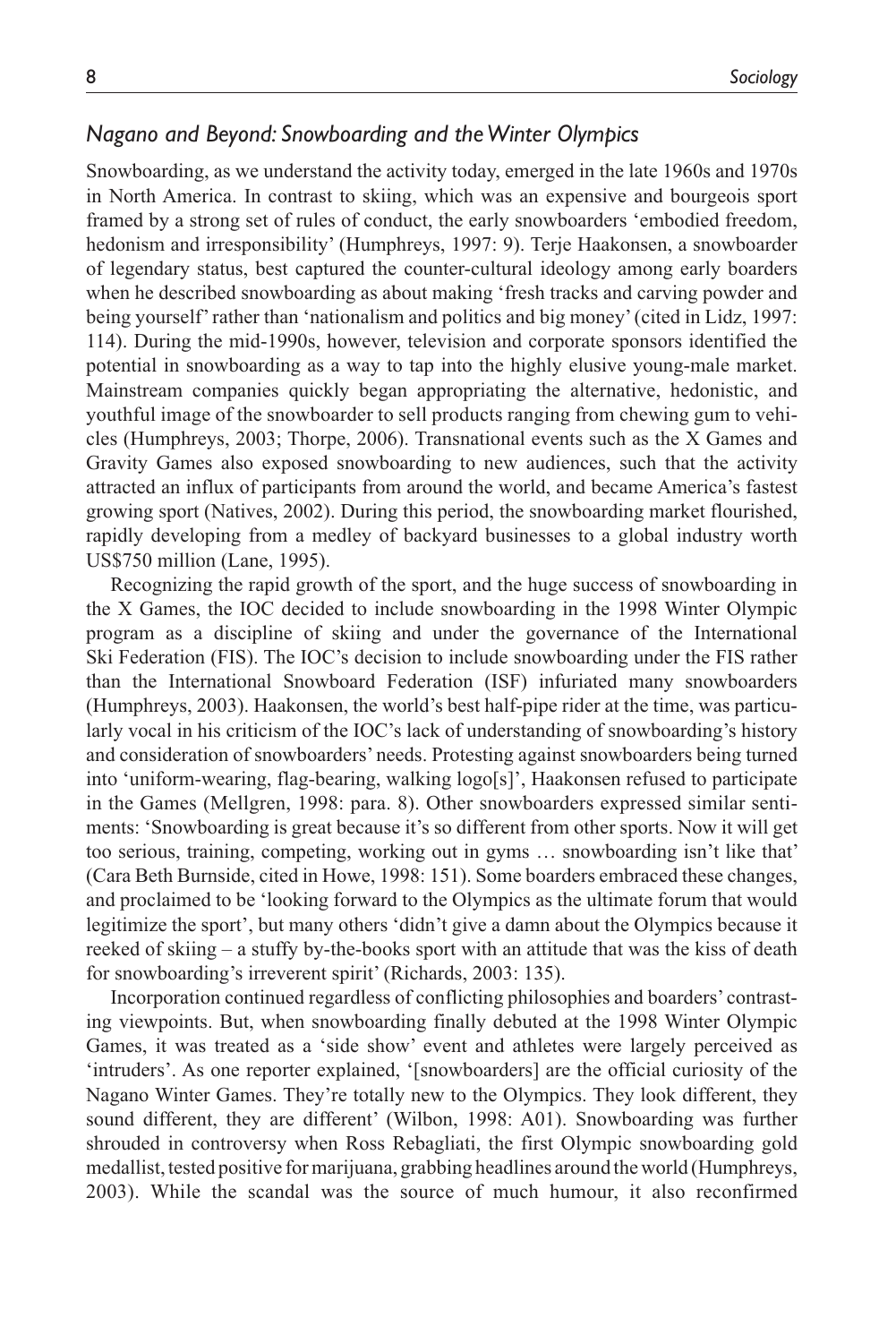snowboarding culture's anti-authoritarian and counter-cultural roots, and offered support for arguments – from snowboarders as well as many mainstream commentators – that snowboarding was not ready, or suitable, to become an Olympic sport. The IOC and television networks responded by cancelling much of the previously programmed coverage of snowboarding events.

Over the next four years, snowboarding became increasingly institutionalized and professional, and the IOC, FIS, and television agencies set about developing more effective strategies for representing snowboarding events and athletes, such that the coverage of snowboarding at the 2002 Winter Olympics in Salt Lake City (USA) was deemed a resounding success. According to a Leisure Trends survey, 32 per cent (nearly 92 million people) of the United States population watched the 2002 Olympic snowboarding half-pipe competition in which Americans won gold, silver, and bronze in the men's event (the first US winter Olympic medal sweep since 1956) and gold in the women's event (K5.com, 2004). A report released by the NBC after the 2002 Games revealed a 23 per cent increase in ratings among 18 to 34-year-old viewers (Berra, 2006). More recently, US snowboarder Shaun White was identified as one of the 'most popular' and 'recognizable' athletes attending the 2010 Winter Olympic Games in Vancouver (Olsen, 2010). According to Ste'en Webster, assistant head judge for the half-pipe events at the 2002 and 2010 Winter Olympics:

It was pretty clear at the Vancouver Olympics, more so than ever before, how much of a draw card snowboarding is for pulling the numbers (viewers); Snowboarding brings viewers to the Olympics, and credibility with the youth culture of today – something I believe the Olympics has been struggling to maintain. (interview, March 2010)

In contrast to snowboarders from earlier generations (e.g. Haakonsen), many contemporary Olympic snowboarders embrace the new opportunities for increased media exposure and celebrity offered by the Games. In so doing, some Olympic snowboarders have achieved celebrity status, attracting lucrative and wide-ranging corporate sponsorship with some earning seven-figure salaries, representing the most highly paid athletes in the Winter Games (Settimi, 2010). While some snowboarders lament such trends, there seems to be a general agreement among many contemporary Olympic snowboarders and industry members that the relationship between snowboarding and the Olympics is a mutually beneficial one, particularly during the economic downturn (Lewis, 2010). Many snowboarders, however, remain adamant that the Olympics 'need snowboarding more than snowboarding needs the Olympics' (Todd Richards, cited in Lipton, 2010: para. 2).

The marriage between the Olympic Movement and snowboarding remains highly tenuous and based on compromise by both parties. Despite the increasing professionalism at the elite level, residual traces of snowboarding's counter-cultural past remain. The unique ideologies and value systems celebrated within snowboarding culture sometimes lead to 'cultural clashes' with the disciplinary, hierarchical, nationalistic Olympic regime. For example, when US snowboarder Lindsey Jacobellis fell near the end of the boarder-cross course in the 2006 Olympic final in Torino (Italy), the mass media pounced on her, demanding an explanation for why she would willingly risk a certain gold medal by performing a showy stunt in the final stages of the race (Thorpe,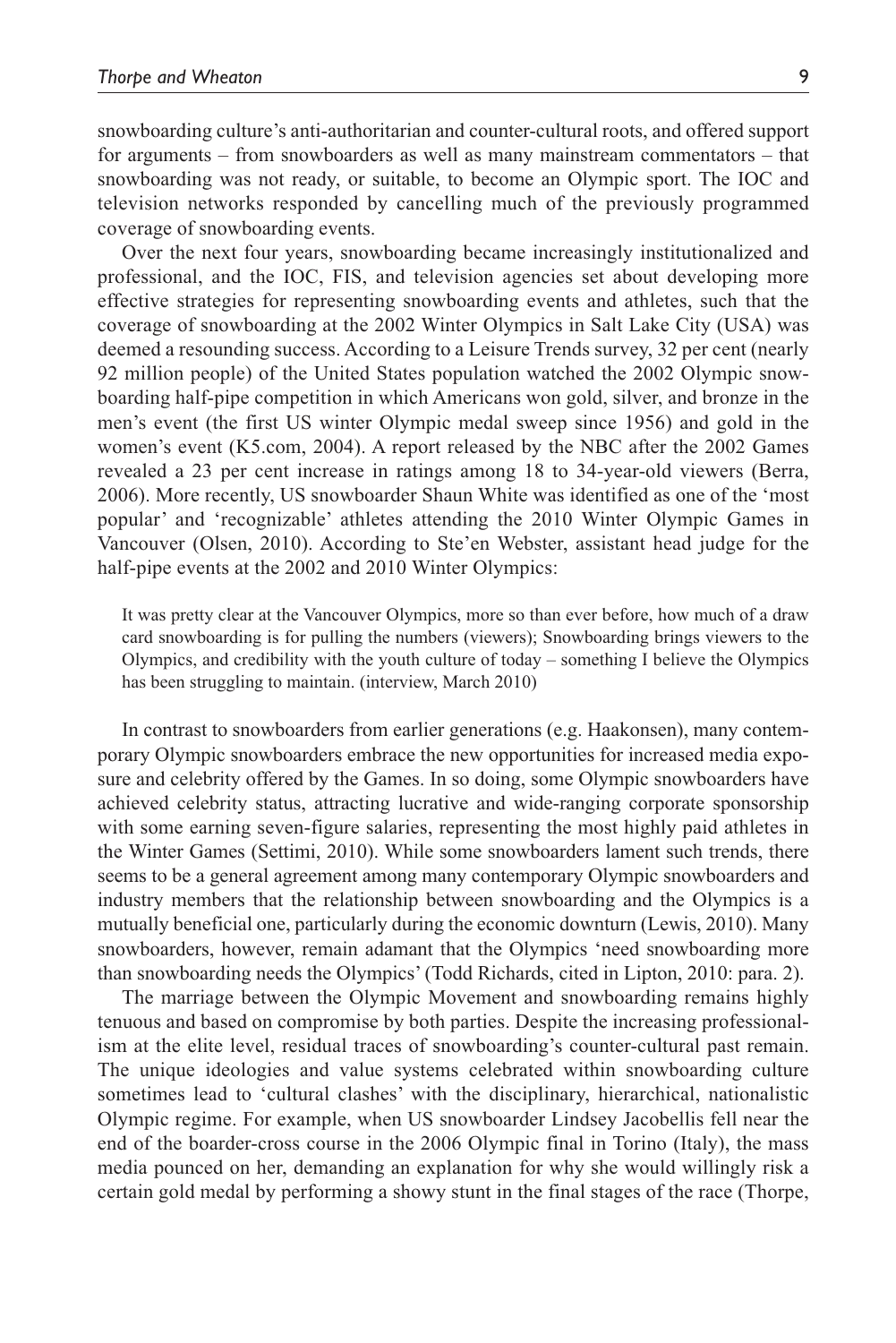2009). Jacobellis' explanation – 'I was having fun. Snowboarding is fun. I wanted to share my enthusiasm with the crowd' (cited in Jenkins, 2006: para. 18) – was interpreted differently by mainstream American audiences and her snowboarding peers. According to the *New York Times*, Jacobellis 'symbolises *Generation X Games*, the dudes and dudettes more interested in styling than winning' (Araton, 2006: para. 2, emphasis added). Many commentators and members of the American public, however, perceived 'having fun' and 'styling it' to be incompatible with Olympic ideals; as *Chicago Tribune* columnist Rick Morrissey wrote: 'It probably would be a good thing if somebody explained to the snowboarders that once they decided to sit at the adults' table, they made the tacit agreement to play to win' (cited in NBC Sports, 2006: para. 15). Many snowboarders, including other medallists, empathized with Jacobellis, celebrating such behaviour as evidence of the sports' continued connection with its countercultural and anti-authoritarian roots. As this example suggests, despite the rapid institutionalization, professionalism, and commercialization of action sports, many participants continue to privilege fun, friendship, and creative expression (e.g. style) over winning, ruthless individualism, and conformity. The irony here, is that while such values appear contradictory to contemporary discourses of Olympic achievement – i.e. faster, stronger, higher (Bale and Christensen, 2004) – the emphasis of some (not all) action sport athletes on participation and personal achievement over winning echoes sentiments endorsed in the original Olympic charter such as global and democratic participation, and international cooperation (Thorpe and Wheaton, in press).

This analysis of snowboarding supports recent post-CCCS calls for research that examines the various forms of cultural contestation and agency even after a subculture has embraced commercialization and been popularized (e.g. Bennett and Kahn-Harris, 2004; Muggleton and Weinzierl, 2003). Twelve years after the inclusion of snowboarding in the Olympic program, snowboarders continue to adapt and change, contesting cultural meanings, spaces, and identities from within mainstream Olympic, corporate, and media structures. It appears that contemporary snowboarders are not simply victims to the IOC's processes of incorporation, but active agents who recognize their value and unique contributions to the Olympic Games, and continue to negotiate new space *within* the Olympic Movement. While the IOC continues to hold strong on some rules and regulations (e.g. no stickers on snowboards, no large corporate logos on clothing or equipment), as Olympic snowboarding events draw growing numbers of viewers and spectators, the Committee seems increasingly willing to provide space for snowboarders' expressions of creativity and individuality. For example, snowboarders can now selfselect songs to be played during their half-pipe run. Some athletes are also defining clothing styles more consistent with snowboarding cultural aesthetics. As an athlete attending the 1998 Winter Olympics, US snowboarder Todd Richards complained that the uniform was 'sooo not snowboarding' and the compulsory 'cowboy hat' made him feel ridiculous' (2003: 205). In contrast to Richards who had little room to negotiate, the 2010 US Olympic snowboard-cross team refused to wear the official competition outfit, opting instead for the waterproof blue jeans allocated to the training uniform: 'Snowboarding is the cool factor, that's what the sport is all about, so why not embellish it to its limit. To wear jeans in the Olympics? I don't think you can get any cooler than that. [So] we told 'em "we're wearing these jeans, and there's nothing you can say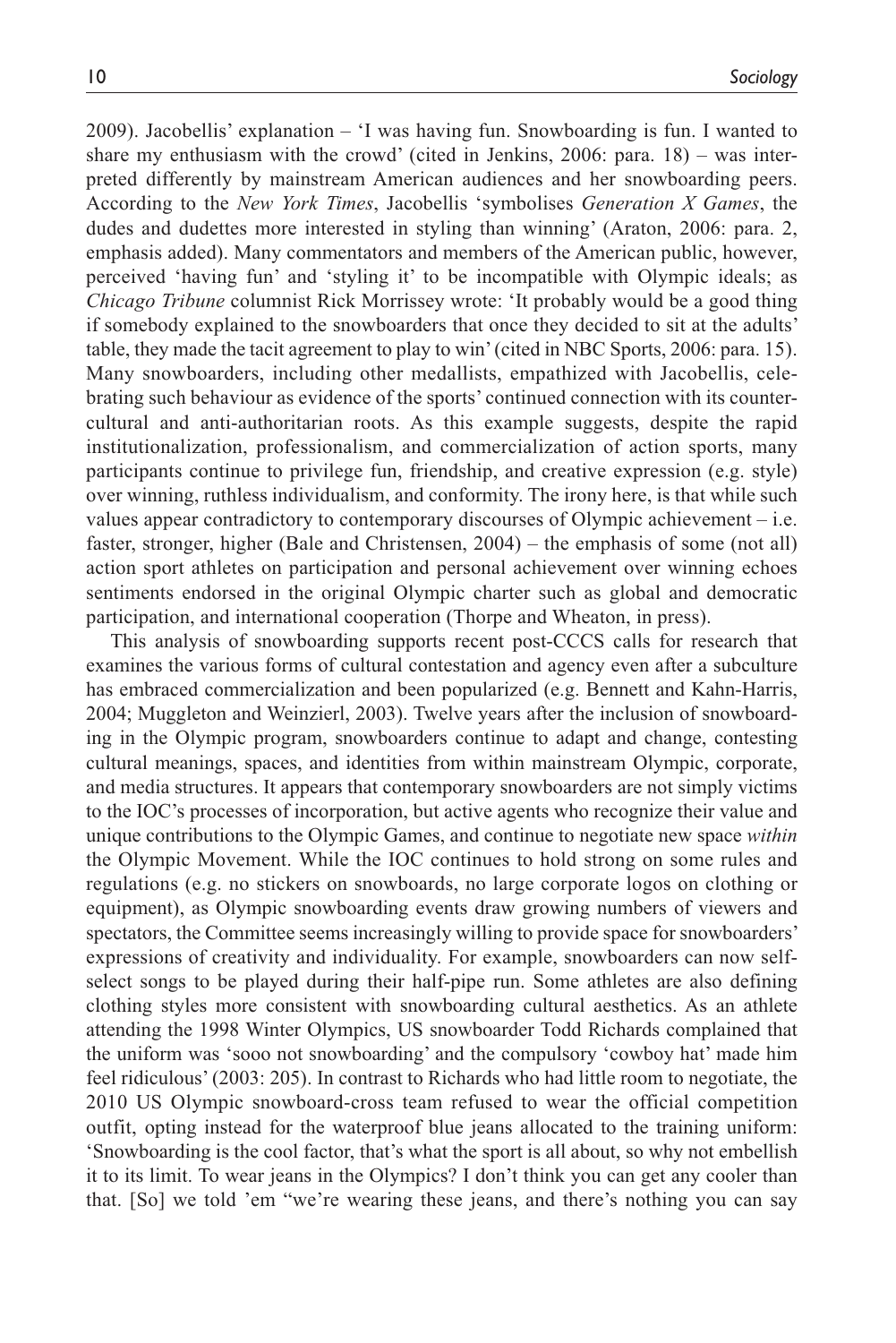about it"' (cited in Graves, 2010: para. 4). The blue jeans featured on the podium days later, and quickly became a hot commodity sought by snowboarders around the world. While the strategies employed by many current snowboarders tend to be more subtle, individualistic, and less political than those of previous generations (e.g. Haakonsen), they point to shifting power relations in the Olympic Movement.

Inclusion in the Olympic program has certainly exposed snowboarding to global audiences and prompted economic growth in the sport and industry. Recognizing the value of such events for the broader snow-sports economy, the FIS recently proposed the addition of three new freestyle-focused events – snowboard and ski slope-style, and ski half-pipe – into the 2014 Winter Games in Sochi (Russia); in October 2010, the IOC Executive Board announced that it was 'looking favourably' on this proposal. The inclusion of snowboarding into the Olympic program has greatly facilitated the IOC's goals of modernizing the Winter Games, and making the Olympics relevant to younger generations. In so doing, it has helped create new space for action sports in both the winter (e.g. freestyle skiing) and summer Games (e.g. BMX).

# *'Olympic Cycling Needed Some Pizzazz': BMX Debuts in Beijing*

Emerging in the late 1960s in California, the early bicycle motocross (BMX) participants were mostly children and teenage boys who, inspired by the popularization of motocross (racing motorcycles on dirt trails), modified their bicycles, and built tracks. As a relatively cheap and accessible activity, the sport quickly gained popularity among groups of youths around the world, particularly North America, Europe, and Australia (Edwards and Corte, 2010; Nelson, 2007). BMX was fully integrated into the Union Cycliste Internationale (UCI) in January 1993, and two years later featured in the first Extreme Games (later renamed the X Games).The contemporary Summer X Games program includes a number of BMX events, including big air, vert, and street, in which internationally acclaimed riders perform spectacular stunts and gravity-defying manoeuvres on various obstacles (e.g. half-pipes, jumps, rails, and stairs).

Acknowledging the success of BMX at the X Games, and the ease at which the racing event could be incorporated in the Olympic program, the IOC announced in 2003 that BMX racing would become a medal event at the 2008 Games in Beijing (China). The process was initiated by the former UCI president, Hein Verbruggen, who offered to drop two existing track events – the kilo[meter] and 500m – to accommodate it. According to Johan Lindstrom, UCI BMX Sports Coordinator, 'Olympic cycling needed some pizzazz' and BMX had 'all the right elements': 'it can be performed in an arena, it's fast and short, both men and women can do it, and the concept is something a general audience would understand and enjoy looking at' (cited in Ruibal, 2008: para. 8). While many grass-roots cyclists were disappointed and petitioned against the decision, some recognized the political factors underpinning the IOC and host-nation's decision. British Olympic cycling champion Chris Hoy, for example, accepted the decision to drop two cycling events based on the understanding that 'China supplies 90% of the world's BMX bikes' and that 'it's a youth sport, which they like to have in the Games' (2008: para. 2). With declining BMX participation rates and meagre industry growth, many participants and industry members welcomed the exposure and visibility offered via the Olympics.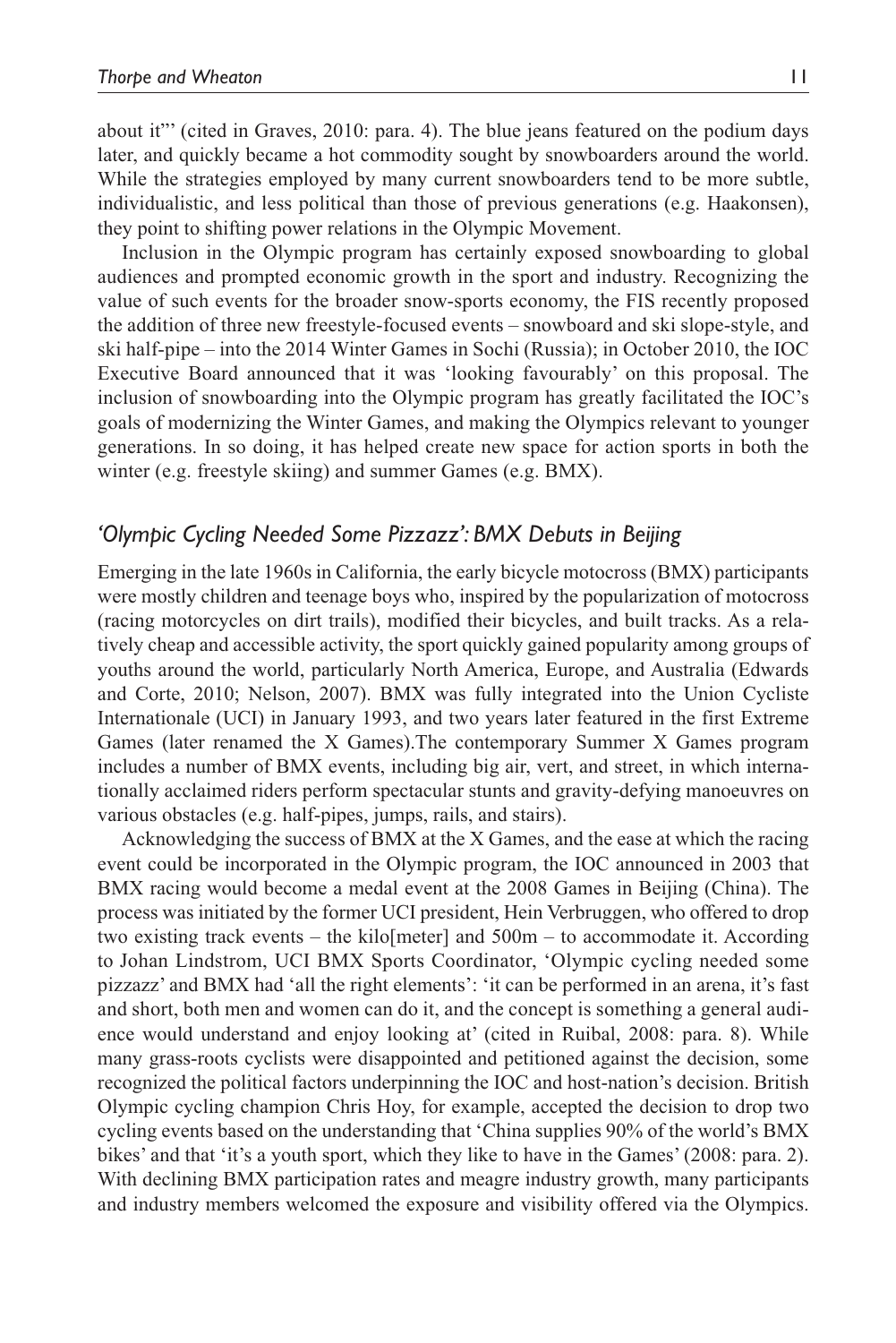'Racing has been a bit dormant for a while … racing in the Olympics … can only benefit our sport as a whole' proclaimed one industry member (Chad DeGroot, cited in Fat Tony, 2008: para. 7).

Attempting to target younger viewers and make the event exciting and accessible for mainstream audiences, BMX racing was touted as 'NASCAR on two wheels' (cited in Ruibal, 2008: para. 1). To ensure spectacular footage, an especially large and demanding course was designed (Ruibal, 2008). Recognizing the potential of BMX for reaching younger Olympic audiences, NBC supported the decision to 'beef up' the course, even offering to trial the larger course in their Action Sports Tour (later renamed the Dew Tour) in the lead-up to the Beijing Olympics. The involvement of NBC in the development of the Olympic BMX racing course is illustrative of the increasingly interwoven and complex relationships between the IOC and media organizations. The inclusion of BMX in the Beijing Olympics was widely considered a success, particularly among spectators at the event: 'It's exciting to watch … there's a lot of carnage' exclaimed one attendee (cited in Roenigk, 2008: para. 15). Attempting to build on these successes, the UCI began making moves to include freestyle or 'park' BMX in the 2012 London Olympics. In 2009, British Cycling's performance director David Brailsford informally announced: 'the information I'm getting is I'll be performance director of street BMX so I will have to go and get my hoodie and baggie shorts' (cited in Reid, 2009: para. 3). Echoing the contestation among early generations of snowboarders, however, freestyle BMX riders were divided in opinion. Mat Hoffman, legendary rider and founder of Hoffman Sports Association, organizing body for freestyle BMX events worldwide, strongly opposed Olympic inclusion: 'We created BMX *freestyle* to do our own thing, express our own definition of sport, and to have the freedom to express this how we please; not to have our opinions sanctioned by a higher power' (cited in Fat Tony, 2008: para. 11).

Regardless of the varying opinions and intra-cultural politics among BMX athletes, participants and industry members, the decision not to include BMX freestyle in the 2012 Olympics was ultimately made by the UCI. However, as the following comments from Lindstrom reveal, this result was highly political and complicated by tensions in the cycling community (particularly track cyclists vexed by the elimination of two of their events in exchange for BMX racing), as well as by the strict rules and regulations imposed by the IOC:

In the end (September 2009), the IOC informed the UCI that they were very favourable of including BMX freestyle (Park) in the 2012 Olympic Games, although the UCI had to stay within the already set quota for athletes and medals. This left the UCI in a very difficult situation, and unfortunately it was decided that no other disciplines would be dropped. (interview, July 2010)6

While the IOC appeared to give the UCI power to decide the fate of Olympic BMX freestyle, it would be naive to assume that the IOC was unaware of the 'difficult situation' that such an ultimatum might create for the cycling organization as they sought to negotiate complex cultural politics between various cycling disciplines (i.e. track, mountain biking, BMX), athletes, and organizations. Ultimately, the IOC was unwilling to 'bend' the rules to facilitate the inclusion of BMX freestyle, although reports suggest that processes are in place for freestyle to make a debut at the 2016 Games in Brazil.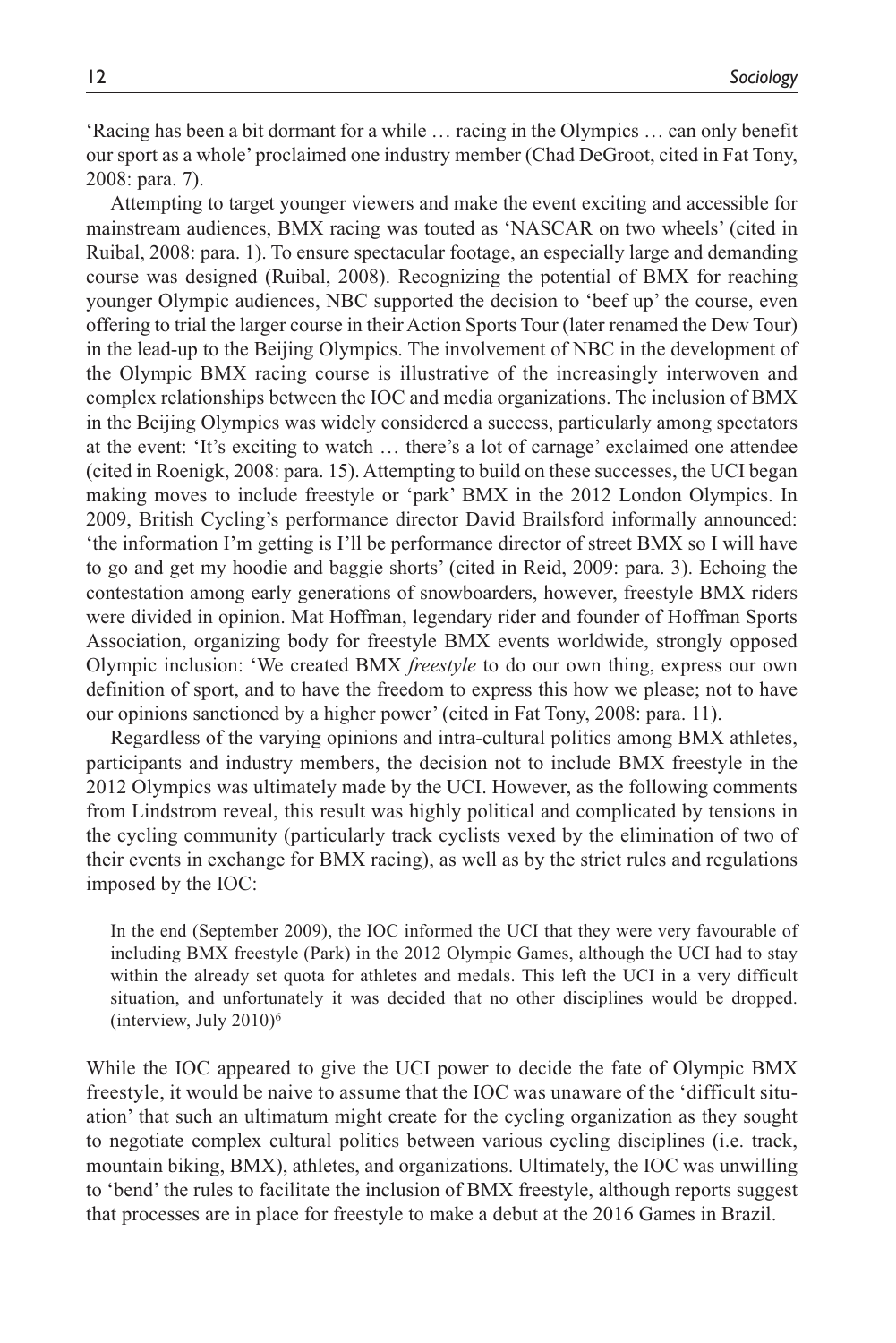# **Action Sports and the Olympic Games: Cultural Patterns, Future Trends and Final Thoughts**

The growing space for action sports within the modern Olympic Movement since the late 1990s has been facilitated by changing conditions within the broader socio-cultural and economic context, particularly the development of post-Fordist niche economies, the fracturing of the media (Harvey, 1989; Lash, 1990), and the subsequent increasing fragmentation of the global Olympic audience. With heightened competition from other mega-sports events, and changing leisure trends, the drive to explore new, small-scale markets, and new media (e.g. interactive websites, YouTube) has become fundamental to the survival of the Olympic Games. In this context, younger viewers have become an important consumer group whose cultural desires and aspirations must be catered for. Drawing inspiration from the hugely popular X Games, the IOC identified action sports as one effective vehicle to reach this lucrative, yet highly elusive, group.

However, as illustrated via the case studies of windsurfing, snowboarding, and BMX, the incorporation of alternative sporting lifestyles into the Olympic Games is a contested process, involving a range of power struggles between the IOC and governing sporting bodies, media conglomerates, and the action sports cultures and their industries. The cultural politics between and within these groups are unique, based on the distinctive history, ideologies, identities and development patterns of each action sport culture, as well as the specific historical juncture within which the incorporation processes occurred. Our research therefore supports and extends some of the conclusions drawn by post-CCCS sport cultural scholars, illustrating that inclusion does not follow a continuum from 'oppositional to co-opted' (Rinehart, 2008). Rather, contemporary action sport cultures are highly fragmented and in a constant state of flux, such that myriad types of cultural contestation are occurring, often simultaneously. In particular, the reactions to, and effects of, the inclusion of each action sport into the Olympic model are influenced by the cultural status and economic power of the action sport culture and industry during the incorporation process. Thus, the potential for action sport consumers – including participants, athletes, industry members, and viewers – to practise agency and negotiate space within the Olympic Movement is always dynamic, context-specific, and unique to each action sport culture.

Despite these contextual differences, the case studies also reveal some interesting commonalities in the way action sporting cultures, and their industries, have responded to the incorporation into the Olympic program. In their efforts to fast-track the inclusion of action sports into the Olympic program, the IOC incorporated them under existing sports with little knowledge of the unique cultural values or practical requirements of action sports participants. Windsurfing was included under the governing body of yachting; snowboarding as a discipline of skiing; and attempts continue to be made to include skateboarding as a sport under the control of the cycling federation. For many participants, such processes prompted anxiety about the IOC's motives, and the potential loss of autonomy within the Olympic structures. Snowboarding is increasingly becoming an economic force in the Winter Olympics, and some participants appear to be gaining agency (albeit limited) within the FIS, perhaps more so than windsurfers or BMX racers. However, it is difficult to assess the full extent of institutional autonomy (or constraints)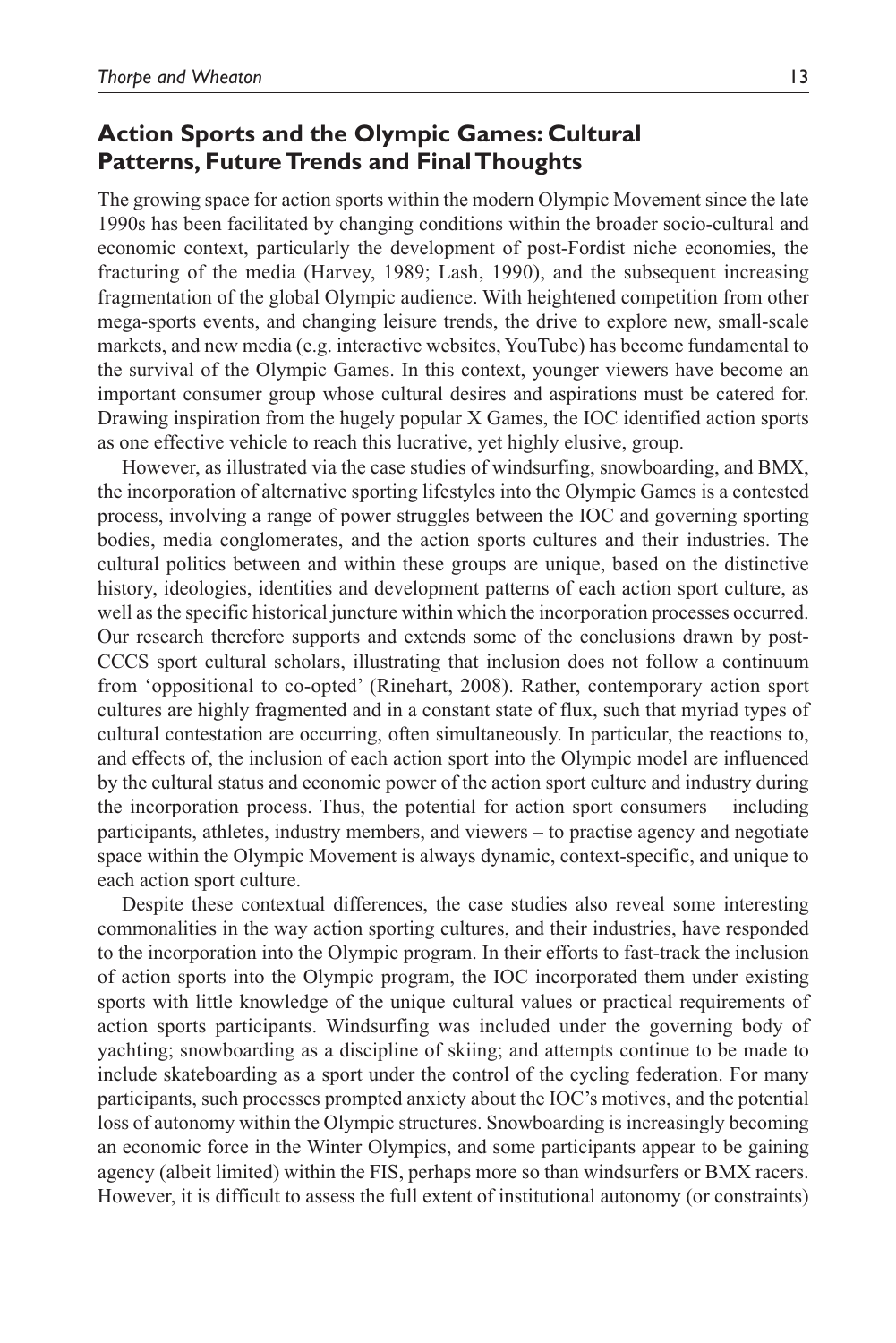for action sport participants within these governing bodies, or the underlying motives of various agents. While inclusion has traditionally been initiated by the IOC and/ or Olympic sporting bodies, with many action sport-related businesses currently struggling amid the difficult economic climate, some action sport agents and organizations are increasingly lobbying for Olympic inclusion (e.g. kite-surfing and surfing).7 Inevitably, the power relations between these key agents will differ considerably in this new context.

Our discussion also raised questions about the capacity of the Olympic Games to be sustained and reinvented amid the rapidly changing global sport system. While the IOC's detailed rules and strict regulations make it very slow to evolve, creating barriers for including rapidly evolving action sports or new disciplines into the program, we have seen the IOC and various sporting bodies increasingly employ an array of creative strategies in their attempts to modernize the Olympic Movement and tap into the lucrative (western) youth market. Witnessing the successful production and marketing strategies employed by other mega sporting events (e.g. the X Games) for responding to the quickchanging fashions in youth sports and popular culture, the IOC is paying closer attention to the styles favoured by youth niche markets, and seems increasingly prepared to capitalize on some of them no matter how short term or limited their influence. The Olympic committee and various Olympic sporting bodies continue to look for new action sports (e.g. kite-surfing, parkour, skateboarding, surfing) and events (e.g. freestyle BMX, ski half-pipe, snowboard and ski slope-style), and more innovative representational styles as ways to further reconnect with new generations of youth.<sup>8</sup>

The intention of this article, however, was not to predict the future successes (or failures) of action sports' inclusion in the Olympic program, but rather to illustrate how action sports are shifting, and are likely to continue to shift, the representation and consumption of the Olympic Games. Thus, in revealing some of the unique cultural politics involved in action sports incorporation into the Olympic program, our article also illustrates the complex power relations involved in modernizing the Olympic Games in the early 21st century.

#### **Acknowledgements**

We would like to thank Professor Douglas Booth and Professor Alan Tomlinson, as well as the reviewers and editors, for their helpful comments and suggestions for developing this article. We are also grateful to those individuals who kindly volunteered their time to be interviewed, and to the Leverhulme Trust for facilitating this collaborative project.

#### **Notes**

- 1 Our use of counter-culture here is based in the North American, rather than British, literature which tends not to distinguish counter-culture and subculture in class-based terms (see Wheaton, 2007).
- 2 New competition formats and disciplines that lend themselves to television coverage have continued to emerge.
- 3 While the Summer X Games have traditionally attracted the largest audiences, the Winter X Games continue to gain popularity; for example the 2009 Winter X Games were televised to more than 122 countries including across Africa, Latin America, the Caribbean and the Middle East (Gorman, 2009).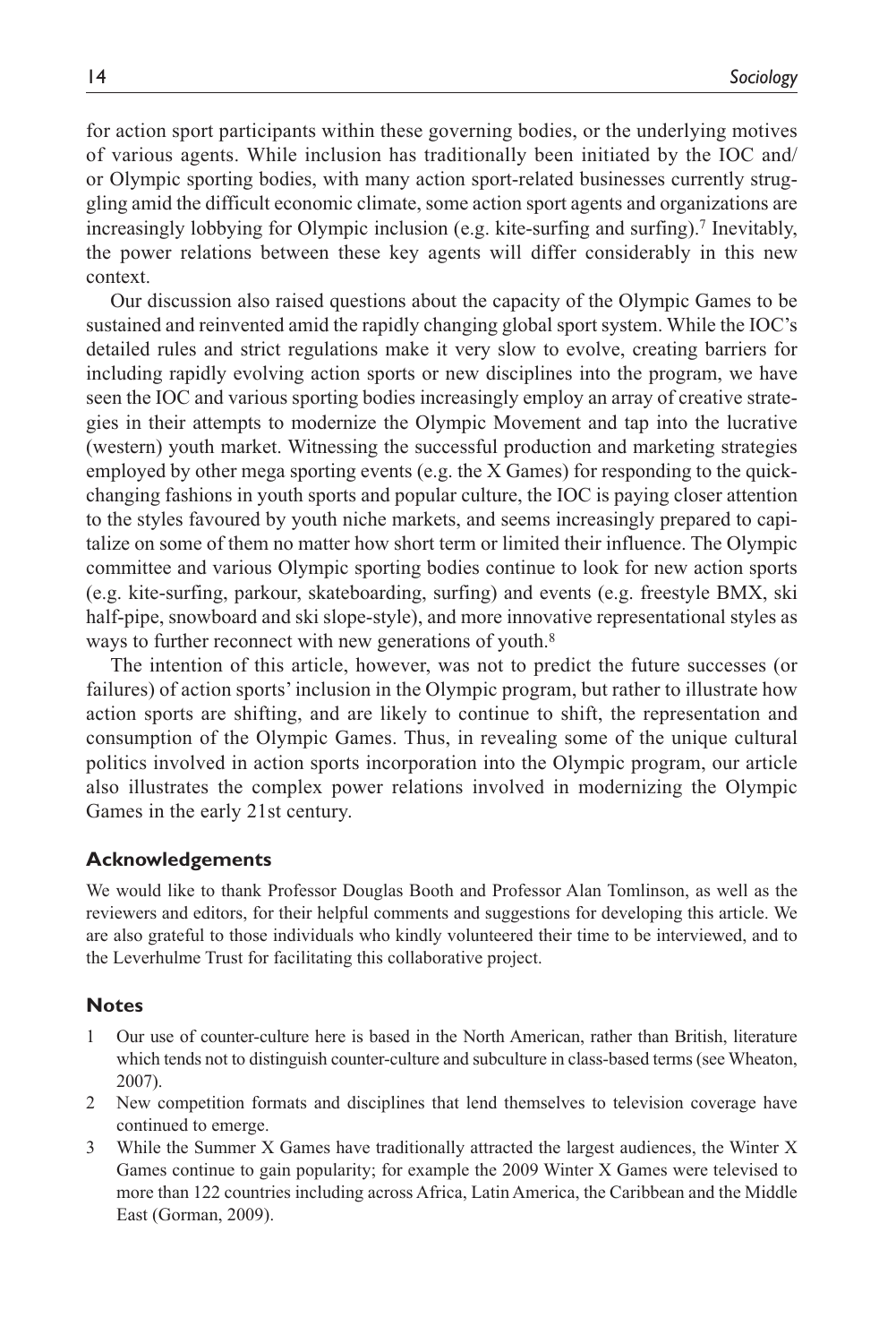- 4 We refer interested readers to Muggleton and Weinzierl (2003), and for a discussion of the relevance of post-CCCS (and indeed post-subculture) arguments for sport cultural studies, see Wheaton (2007).
- 5 We allocate the most space to the case of snowboarding because it has had the most significant impact on the Olympic Games to date.
- 6 Another factor complicating the inclusion of BMX freestyle into the Olympic program was the highly aesthetic nature of the activity. In contrast to BMX racing, where winners are decided solely by the clock, BMX freestyle riding is highly subjective, based on a combination of technicality and amplitude of manoeuvres, and personal style, thus raising concerns regarding judging criteria. As Damkjaer (2004) has explained, the IOC tends to avoid including new sports with aesthetic components requiring unique judging criteria and audience knowledge of the sporting value system; similar observations can be made in relation to the inclusion of action sports. While creative and individualist freestyle events are the mainstay of many action sports, the IOC has traditionally opted instead for 'first past the post' format events; half-pipe snowboarding is the only exception to date.
- 7 Recognizing surfing as a key cultural driver in the action sport industry, the IOC has expressed support for the inclusion of surfing in the Olympic program, but further technological developments are necessary (e.g. affordable wave pools producing reliable and high quality waves).
- 8 Further research is required that examines the appeal of traditionally white, western action sports for young Olympic viewers from various nationalities and (trans-local) contexts, and/ or considers the ways in which non-western youth are challenging these predominantly white western definitions of 'youth sport' endorsed by mega events such as the Olympics and X Games.

## **References**

- Active Marketing Group (2007) *Action Sports: The Action Sports Market*. Available at: http:// activemarketinggroup.com/Assets/AMG+2009/Action+Sports.pdf
- Araton H (2006) Davis is right to let dream trump team. *The New York Times*, 19 February. Available at: http://select.nytimes.com/2006/02/19/sports/olympics/19araton.html? r=1&oref=slogin
- Bairner A (2009) Book review: *Olympic Industry Resistance: Challenging Olympic Power and Propaganda*. *Canadian Journal of Sociology* 34(3): 969–71.
- Bale J and Christensen MK (eds) (2004) *Post-Olympism? Questioning Sport in the Twenty-first Century*. Oxford: Berg.
- Bauder D (2010) Olympics prove popular with TV viewers. *The Associated Press*, 16 February. Available at: http://www.google.com/hostednews/ap/article/ALeqM5iuxWTF7RJgu46D-WiV7CP2V
- Beal B and Wilson C (2004) Chicks dig scars: Commercialisation and the transformations of skateboarders' identities. In: Wheaton B (ed.) *Understanding Lifestyle Sports: Consumption, Identity and Difference*. London: Routledge.
- Bennett A and Kahn-Harris K (eds) (2004) *After Subculture: Critical Studies in Contemporary Youth Culture*. Basingstoke: Palgrave Macmillan.
- Berra L (2006) Don't be fooled by the slouches. Snowboard goddesses Gretchen Bleiler and Lindsey Jacobellis are more than ready to become Olympic icons. *ESPN The Magazine*. Available at: http://sports.espn.go.com/espnmag/story?id=3693536
- Bialik C (2002) *NBC's Bid to Woo Young to Olympics*. Available at: http://www.medialifemagazine. com/news2002/feb02/feb04/5\_fri/news3friday.html
- Booth D and Thorpe H (2007) The meaning of extreme. In: Booth D and Thorpe H (eds) *Berkshire Encyclopedia of Extreme Sports*. Great Barrington, MA: Berkshire.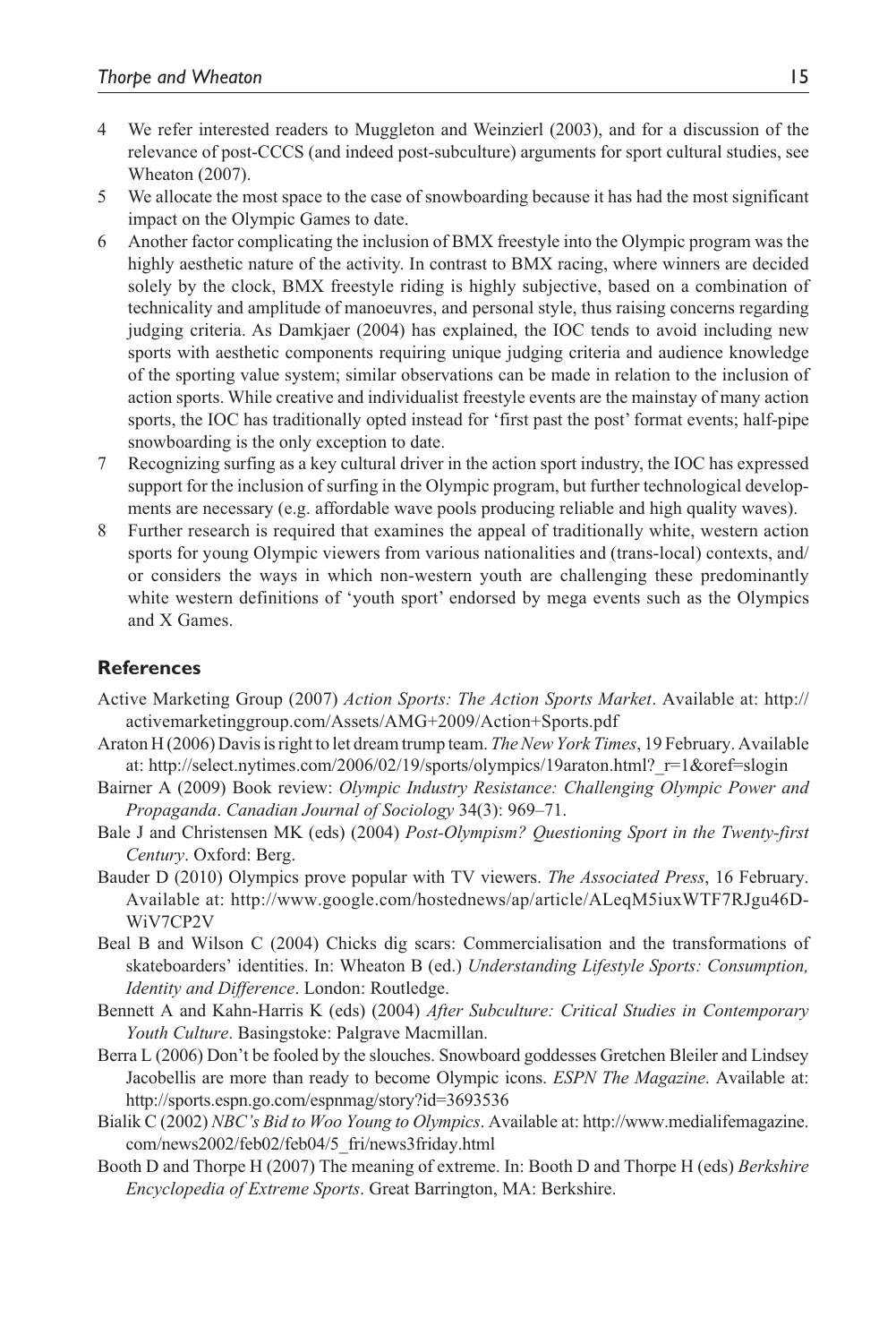- Booth R (2010) Formats jazzed-up to draw crowds at London 2012 Olympics. *The Guardian*, 1 March. Available at: http://www.guardian.co/uk/uk/2010/mar/01/olympics
- Cashman R (2004) The future of a multi-sport mega-event: Is there a place for the Olympic Games in a 'post-Olympic' world? In: Bale J and Christensen MK (eds) *Post-Olympism? Questioning Sport in the Twenty-first Century*. Oxford: Berg.
- Damkjaer S (2004) Post-Olympism and the aestheticisation of sport. In: Bale J and Christensen MK (eds) *Post-Olympism? Questioning Sport in the Twenty-first Century*. Oxford: Berg.
- Dillman L (2010) Snowboarding's 'X Games vibe' an unlikely but profitable fit with Olympics tradition. *LA Times*, 21 February. Available at: http://www.cleveland.com/olympics/index. ssf/2010/02/snowboardings\_x\_games\_vibe\_an.html
- Donnelly P (1988) Sport as a site for 'popular' resistance. In: Gruneau R (ed.) *Popular Cultures and Political Practices*. Toronto: Garamond Press.
- Edwards B and Corte U (2010) Commercialisation and lifestyle sport: Lessons from twenty years of freestyle BMX in 'ProTown' USA. *Sport in Society* 13(7/8): 1135–51.
- ESPN Event Media (n.d.) *Surveys Say*. Available at: http://www.espneventmedia.com/uploads/ application/XGamesIXSurveyInfo.pdf
- Fat Tony (2008) *How Will BMX in the Olympics Affect Us?*, 14 August. Available at: http://bmx. transworld.net/1000069812/features/how-will-bmx-in-the-olympics-affect-us/
- Giulianotti R (2005) *Sport: A Critical Sociology*. Cambridge: Polity Press.
- Gorman B (2009) *ESPN Winter X Games 13 Sets Records Across Platforms*, 2 February. Available at: http://tvbythenumbers.com/2009/02/02/espn-winter-x-games-13-sets-records-acrossplatforms
- Graves W (2010) Ski jeans turning heads at Cypress Mountain. *ABC News*, 16 February. Available at: http://abcnews.go.com/Entertainment/wireStory?id=9848152
- Harvey D (1989) *The Condition of Postmodernity*. Oxford: Basil Blackwell.
- Howe S (1998) *(Sick): A Cultural History of Snowboarding*. New York: St. Martin's Griffin.
- Hoy C (2008) Chris Hoy gets PEZ'd! *BMX Bikes*. Available at: http://www.bmxbikes365. com/2008\_01\_01\_archive.html
- Humphreys D (1997) Shredheads go mainstream? Snowboarding an alternative youth. *International Review for the Sociology of Sport* 32(2): 147–60.
- Humphreys D (2003) Selling out snowboarding: The alternative response to commercial co-optation. In: Rinehart R and Sydor S (eds) *To the Extreme: Alternative Sports, Inside and Out*. Albany: State University of New York Press.
- International Windsurfing Association (2003) *Windsurfing's Position in the 2008 Olympics Under Threat*! Available at: http://www.internationalwindsurfing.com/2008/
- Jenkins L (2006) With a final, risky flourish, gold turns to silver. *The New York Times*, 18 February. Available at: http://www.nytimes.com/2006/02/18/sports/olympics/18cross.html
- K5.com (2004) *Snowboarding and the Olympics*. Available at: http://www.k5.com/page.asp? itemid=223
- Kellner D (1995) *Media Culture: Cultural Studies, Identity and Politics between the Modern and Postmodern*. New York: Routledge.
- Lane R (1995) The culture that Jake built. *Forbes Magazine* 155(7): 45–6.
- Lash S (1990) *The Sociology of Postmodernism*. London: Routledge.
- Lewis M (2010) Snowboarding: Bigger than Lindsey Vonn. *Transworld Business*, 19 February. Available at: http://business.transworld.net/32364/features/snowboarding-bigger-than-lindsayvonn/
- Lidz F (1997) Lord of the board. *Sports Illustrated* 87: 114–19.
- Lipton N (2010) High fives with Todd Richards: Olympic drag. *Yo Beat*, 26 February. Available at: http://www.yobeat.com/2010/02/26/high-fives-with-todd-richards%E2%80%94olympic-drag/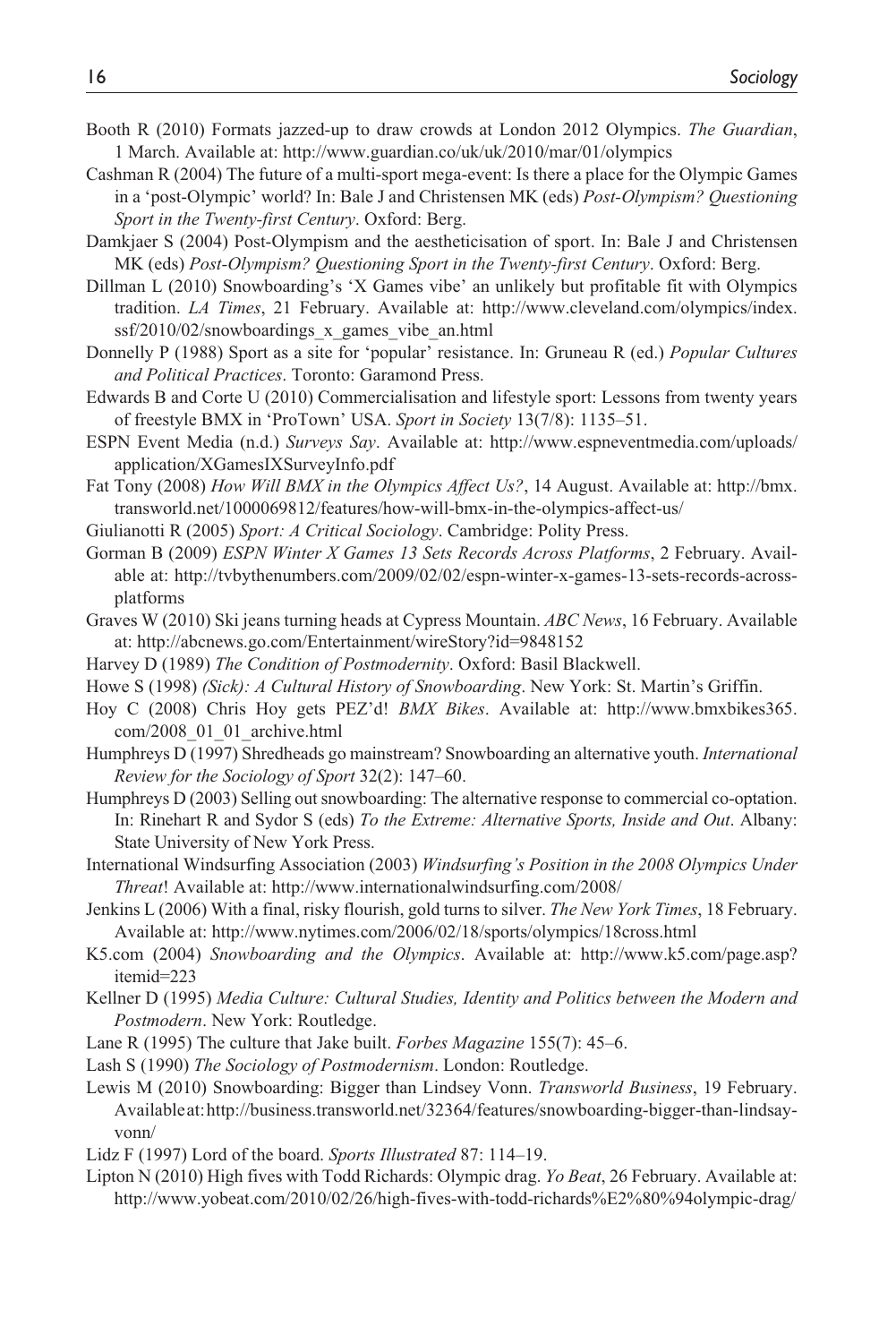- Mellgren D (1998) AP reports Terje boycotting Nagano? *SOL Snowboarding Online*, 7 January. Available at: www.solsnowboarding.com/compete/terje.html
- Muggleton D (2005) From classlessness to clubculture: A genealogy of post-war British youth cultural analysis. *Young* 13(2): 205–19.
- Muggleton D and Weinzierl R (eds) (2003) *The Post-subcultures Reader*. Oxford: Berg.
- Natives.co.uk (2002) *Snowboarding Still the Fastest Growing Sport*, 5 June. Available at: http:// www.natives.co.uk/news/2002/0602/05fast.htm
- NBC Sports (2006) *Snowboard Culture Shares Blame with Lindsey*, 19 February. Available at: http://nbcsports.msnbc.com/id/11427247/
- Nelson W (2007) Reading cycles: The culture of BMX freestyle. Unpublished PhD dissertation, McGill University, Montreal, Canada.
- Olson L (2010) Team USA reaches new heights on golden boy's snowboard. *Fan House*, 18 February. Available at: http://olympics.fanhouse.com/2010/02/18/team-usa-reaches-newheights-on-golden-boys-snowboard/
- Payne M (2005) How good business saved the Olympics. *The Sunday Times*, 11 March. Available at: http://business.timesonline.co.uk/tol/business/markets/china/article425273.ece
- Peck S and agencies (2007) 2012 Games could see skateboarding debut. *Telegraph.co.uk*, 8 June.
- Pedersen PM and Kelly ML (2000) ESPN X games: Commercialised extreme sports for the masses. *Cyber-Journal of Sport Views and Issues* 1(1). Available at: http://sptmgt.taumu.edu. expnx.htm
- Reid C (2009) *Freestyle BMX to be Introduced at London 2012 Olympics*, 5 February. Available at: http://www.bikebiz.com/news/30180/Freestyle-BMX-to-be-introducted-at-London-2012
- Richards T with Blehm E (2003) *P3: Pipes, Parks, and Powder*. New York: Harper Collins.
- Rinehart R (2000) Arriving sport: Alternatives to formal sport. In: Coakley J and Dunning E (eds) *Handbook of Sport Studies*. London: SAGE.
- Rinehart R (2008) ESPN's X games, contests of opposition, resistance, co-option, and negotiation. In: Atkinson M and Young K (eds) *Tribal Play: Subcultural Journeys Through Sport*. Research in the Sociology of Sport, vol. 4. Bingley: Jai Press.
- Roenigk A (2008) BMX's unpredictability makes it a predictable success at Olympics. *ESPN.com*, 22 August. Available at: http://sports.espn.go.com/print
- Ruibal S (2008) Hopes riding high for BMX, 'NASCAR on two wheels'. *USA Today*, 19 September. Available at: http://www.usatoday.com/cleanprint/?1268911903953
- Sail-World (2010) *IKA Launches Bid for Inclusion at the Olympic Sailing Regatta 2016*. Available at: http://www.sail-world.com/UK/index.cfm?SEID=0&Nid=64477&SRCID=0&ntid=0&tick eruid=0&tickerCID=0
- Settimi C (2010) Top earning athletes of the 2010 Winter Olympics. *Forbes.com*, 9 February. Available at: http://www.forbes.com/2010/02/09/top-earning-winter-olympic-athletes-businesssport.
- Simpson K (2002) *Extreme Sports May Represent the Future of Winter Olympics*, 5 February. Available at: http://findarticles.com/p/articles/mi\_qn4191/is\_20020205/ai\_n10001444/
- The Petition (2010) *No Skateboarding in the Olympics!* Available at: http://www.thepetitionsite. com/takeaction/656763888?ltl=1146760863
- Thornton S (1996) *Club Cultures: Music, Media and Subcultural Capital*. London: Wesleyan University Press.
- Thorpe H (2006) Beyond 'decorative sociology': Contextualizing female surf, skate and snow boarding. *Sociology of Sport Journal* 23(3): 205–28.
- Thorpe H (2008) Extreme sports in China. In: Hong F (ed.) with Mackay D and Christensen K *China Gold: China's Quest for Global Power and Olympic Glory*. Great Barrington, MA: Berkshire.